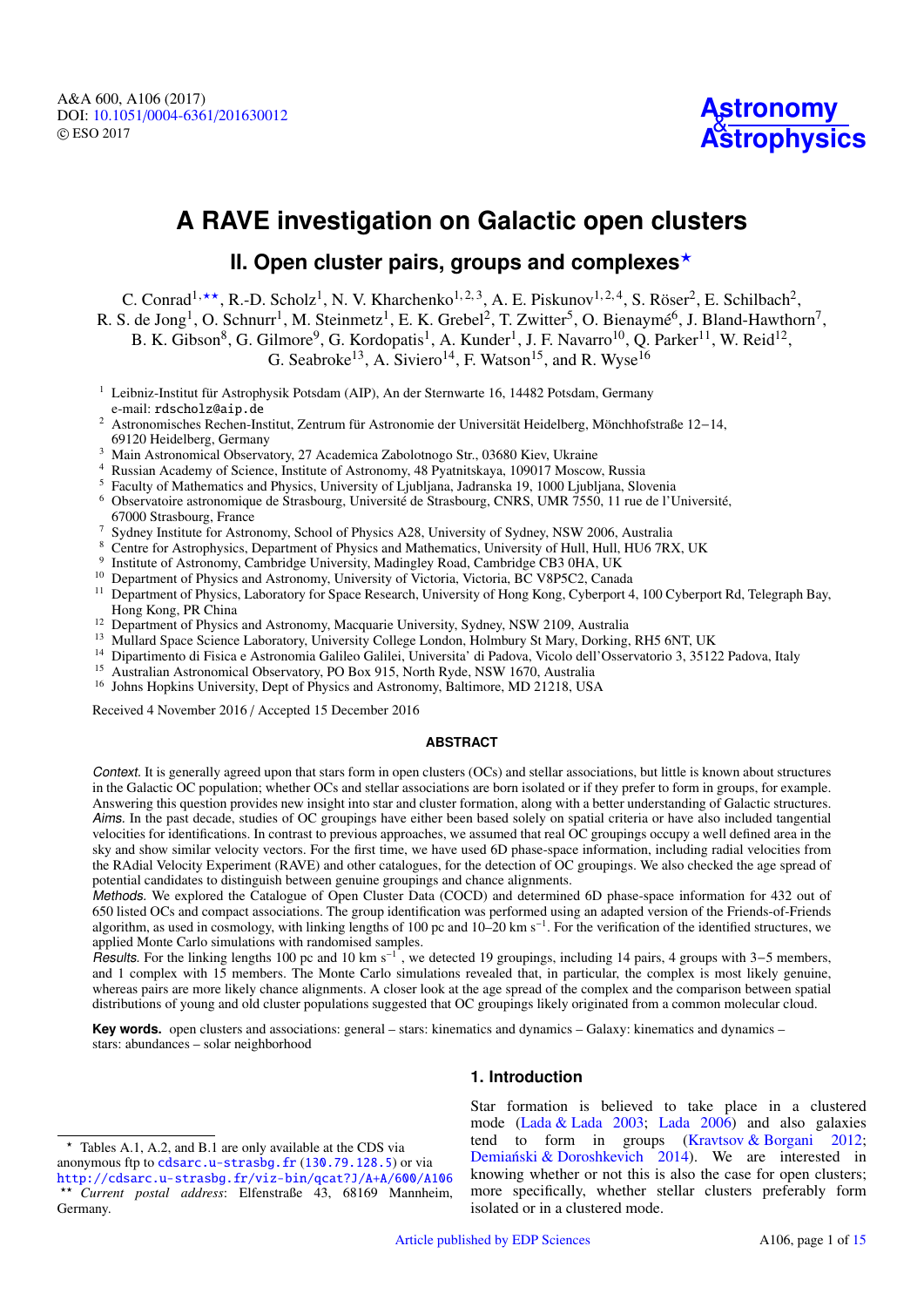Until now open clusters (OCs) have mainly been investigated as isolated stellar systems. Investigations of groupings of Galactic OCs shed new light on the formation of stars and help to better understand the structure and dynamics of our Milky Way. [Piskunov et al.](#page-14-4) [\(2006\)](#page-14-4) found accumulations of objects in the Catalogue of Open Cluster Data (COCD; [Kharchenko et al.](#page-14-5) [2005a,](#page-14-5)[b\)](#page-14-6) based on spatial distributions and tangential velocities, after they divided their sample into age bins. In analogy with star-forming complexes containing associations and young clusters, [Piskunov et al.](#page-14-4) [\(2006\)](#page-14-4) defined open cluster complexes (OCCs) as large physical aggregates of (classical) OCs, "identified by a sufficient amount of data". Smaller cluster formations, with only "fragmentary data available", were referred to as OC groups. They proposed two groups, namely the Perseus-Auriga group with eight members of ages between 220 and 400 Myr and the Hyades moving group with nine members of ages between 0.4 and 1.4 Gyr. The OCCs proposed by [Piskunov et al.](#page-14-4) [\(2006\)](#page-14-4) are younger: OCC1 with 21 members covers an age range from 5 to 50 Myr and OCC2 harbours 21 members of ages between 204 and 390 Myr. In our own work, we define OC groupings as cluster pairs (2), groups (3–10) and complexes (>10) simply based on the number of members.<br>de la Fuente Marcos & de la Fuente Marcos (2009a, b.c)

[de la Fuente Marcos & de la Fuente Marcos](#page-13-1) provided a series of papers on primarily pairs of OCs based on the WEBDA online database<sup>[1](#page-1-0)</sup> (created by [Mermilliod](#page-14-7) [\(1988\)](#page-14-7) and maintained by [Netopil et al.](#page-14-8) [\(2012\)](#page-14-8)) and the New Optically Visible Open Clusters and Candidates cata-log<sup>[2](#page-1-1)</sup> [\(Dias et al.](#page-13-4) [2002,](#page-13-4) hereafter DAML). In their first paper, [de la Fuente Marcos & de la Fuente Marcos](#page-13-1) [\(2009a\)](#page-13-1) focused on the investigation of a kinematically coherent OC group spread over the Cassiopeia and Perseus constellations. This Cassiopeia-Perseus family is located at a distance of approximately 2 kpc with a diameter of 600 pc and the members cover an age range of 20−40 Myr. In their second publication, [de la Fuente Marcos & de la Fuente Marcos](#page-13-2) [\(2009b\)](#page-13-2) assumed that the separation of OC pairs should not exceed three times the typical cluster tidal radius (∼30 pc) in the Milky Way. Due to incompleteness at higher distances, they split up their sample. Within their volume-limited sample  $(d < 850$  pc), they identified 16 pairs, two triples and one quadruple. At higher distances, they found 18 additional OC pairs and one more triple with distances up to 2.3 kpc. In their third paper, [de la Fuente Marcos & de la Fuente Marcos](#page-13-3) [\(2009c\)](#page-13-3) discussed the hierarchy of star formation in the Galactic disc based on OC pairs. They found evidence for highly hierarchical star formation in the Milky Way and stated that in neighbouring regions, star formation is synchronised. This limits the time interval available for cluster formation and [de la Fuente Marcos & de la Fuente Marcos](#page-13-3) [\(2009c\)](#page-13-3) concluded that the vast majority of clusters form in larger complexes.

In the Milky Way, [Piatti et al.](#page-14-9) [\(2010\)](#page-14-9) verified another binary of OCs with a separation of 3.6 pc. Both these clusters are rather small with individual total radii of approximately 1 pc. [Elias et al.](#page-13-5) [\(2009\)](#page-13-5) investigated the Gould belt OC population and found differences between the Orion and Sco-Cen regions. The former showed a very clumpy structure and can, therefore, be referred to as a cluster complex. The latter seemed to be dominated by isolated star formation and is more likely an OB association. [Elmegreen](#page-13-6) [\(2009,](#page-13-6) [2011\)](#page-13-7) supported the picture of hierarchical star formation in the Milky Way. They found that the fragmentation of giant molecular clouds is reflected in the distribution of young stars. On the largest scale, they form cluster complexes, and on smaller scales, they are found to form OB associations and OCs down to isolated stars.

In addition to the Galactic studies, there were a number of investigations on hierarchical star formation in nearby galaxies. [Elmegreen & Efremov](#page-13-8) [\(1996\)](#page-13-8) analysed the hierarchy not only in the Milky Way, but also in the Large Magellanic Cloud (LMC). [Bonatto & Bica](#page-13-9) [\(2010\)](#page-13-9) investigated the Magellanic Clouds and identified similar patterns as in the Milky Way. For example that the young stars followed the fragmentation of the gas. Moreover, the degree of grouping appeared to be higher for young clusters than for old ones, which they suggested to be most likely caused by dynamical interactions. [Dieball et al.](#page-13-10) [\(2002\)](#page-13-10) investigated the distribution of young populous clusters in the Magellanic clouds, concentrating on the LMC. They searched for binary and multiple clusters with a maximum separation of approximately 20 pc. Based on a statistical analysis, they found that, depending on region, 12 (outer LMC) to 56% (bar region) of the pairs are probably genuine. For the cluster binaries and multiples with available ages, they found that the multiples are usually younger. They conclude that most of the cluster pairs and groups formed from a common molecular cloud and not through capture.

In M33, the fractal dimension of molecular gas was found to be significantly smaller than for the Milky Way [\(Sánchez et al.](#page-14-10) [2010\)](#page-14-10) with a transition from fractal structures to uniform distributions at a scale of approximately 500–1000 pc. [Efremov](#page-13-11) [\(2010\)](#page-13-11) and [Gusev & Efremov](#page-14-11) [\(2013\)](#page-14-11) investigated star-cluster complexes in the spiral arms of M31 and M74, respectively. For both galaxies, the cluster complexes appeared to be almost equally spaced in a chain-like structure along the spiral arms. In the framework of the LEGUS project (Legacy ExtraGalactic UV Survey; [Calzetti et al.](#page-13-12) [2015\)](#page-13-12) with HST, several studies on the distribution of young massive clusters in a variety of nearby starforming galaxies were conducted. In their sample of 12 late-type galaxies, [Elmegreen et al.](#page-13-13) [\(2014\)](#page-13-13) found hierarchically structured star-forming regions the size of a few hundred pc, supporting the existance of cluster groups. [Gouliermis et al.](#page-14-12) [\(2015\)](#page-14-12) focused on NGC 6503 and verified hierarchical structures in the star-forming ring, while [Grasha et al.](#page-14-13) [\(2015\)](#page-14-13) found that in the NGC 628 galaxy, the clustering of young stellar clusters decreases with cluster age. These findings suggest that OC groupings exist in galaxies other than our own.

## **2. The data**

## 2.1. The catalogues

This work is primarily based on the COCD defining a homogeneous sample of 650 Galactic OCs and compact associations. Since there are only seven compact associations among the 650 entries in the COCD, we refer to all objects as OCs or clusters. In addition to the overall OC values in the COCD, [Kharchenko et al.](#page-14-14) [\(2004,](#page-14-14) [2005b\)](#page-14-6) provide stellar catalogues (CSOCA) containing individual information on each star in the area around the investigated clusters. For each star, they list membership probabilities (*P*) based on kinematics, photometry and spatial distribution. The most probable members are called 1 $\sigma$ -members, with  $P_{\text{kin}}$  and  $P_{\text{phot}} > 61\%$ , while probable members are referred to as  $2\sigma$ -members, with  $P_{kin}$  and  $P_{\text{phot}} > 14\%$ , and the least possible members with  $P_{\text{kin}}$  and  $P_{\text{phot}} > 1\%$  are called 3 $\sigma$ -members. The Catalogue of Radial Velocities with Astrometric Data (CRVAD-2; [Kharchenko et al.](#page-14-15) [2007\)](#page-14-15) provided a source for updating the radial velocity (RV) information in the CSOCA. Newly determined RVs for OCs were

<span id="page-1-0"></span><sup>1</sup> WEBDA – <http://www.univie.ac.at/webda>

<span id="page-1-1"></span>DAML-<http://www.astro.iag.usp.br/~wilton/>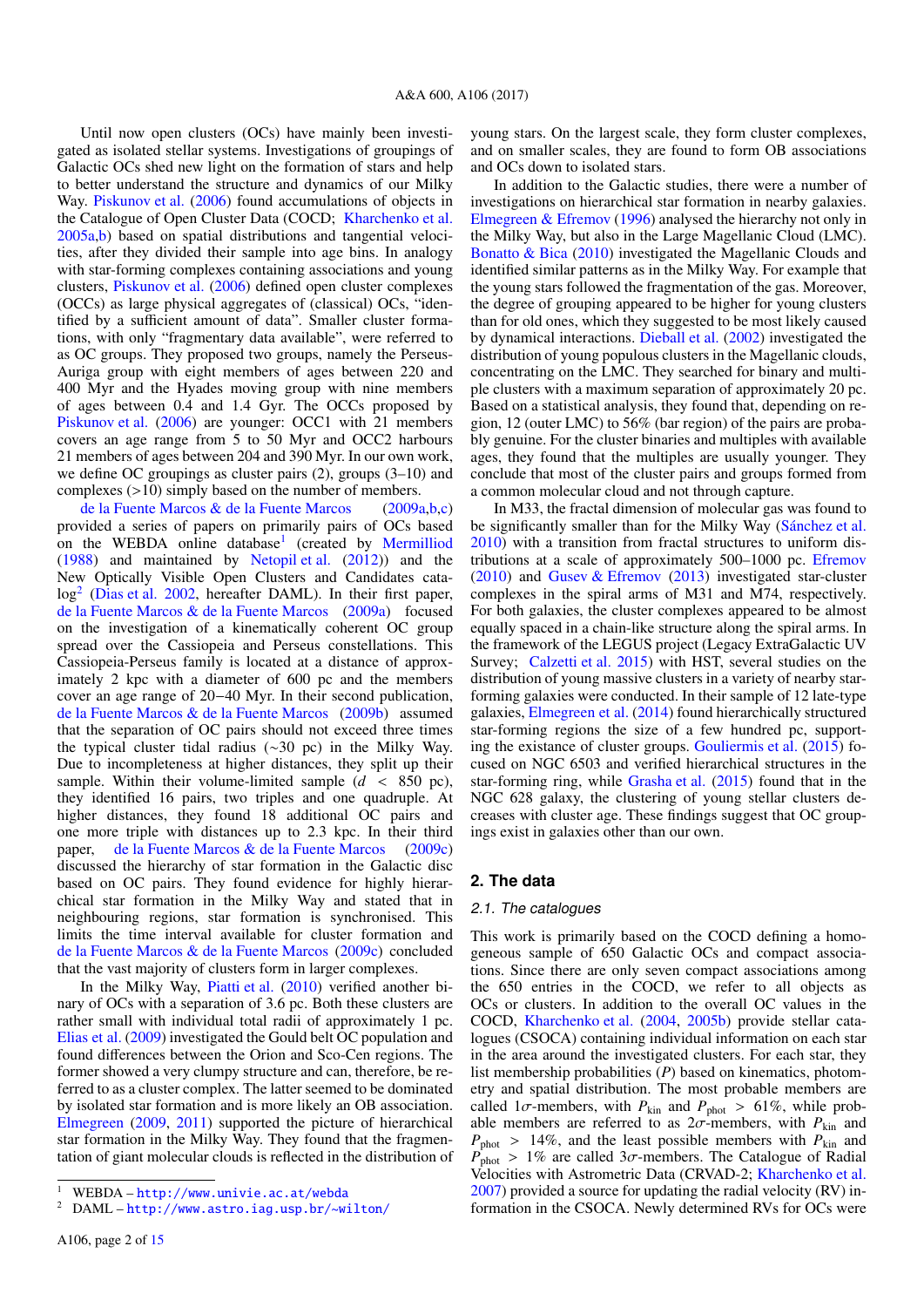summarised in the Catalogue of Radial Velocities of Open Clusters and Associations (CRVOCA; [Kharchenko et al.](#page-14-15) [2007\)](#page-14-15).

Furthermore, we took advantage of a special observing program of 85 COCD clusters in the Galactic plane initiated within the RAdial Velocity Experiment (RAVE; [Steinmetz et al.](#page-14-16) [2006\)](#page-14-16) and cross-matched the stars in all 650 COCD areas with the RAVE fourth data release (DR4; [Kordopatis et al.](#page-14-17) [2013\)](#page-14-17) to obtain additional RV values on cluster members. Recently, RAVE came out with data release five (DR5; [Kunder et al.](#page-14-18) [2017\)](#page-14-18), but as RAVE DR5 includes very few new stars in OCs listed in the COCD and because the RV determination in DR5 was essentially unchanged from DR4, the use of DR5 instead of DR4 will not change our conclusions. The sample was cleaned using quality constraints and flags, as well as membership probabilities [\(Conrad et al.](#page-13-14) [2014,](#page-13-14) hereafter referred to as Paper I). With RAVE, we were able to measure mean RVs of 110 COCD clusters, including 37 OCs, for which no previous measurements were available.

#### 2.2. Parameters

In Paper I, we showed that the CRVAD-2 and RAVE provide RV data of similar quality, which allowed us to combine the measurements from both catalogues and recompute the mean RVs for 432 COCD clusters. If a star had multiple RV measurements in RAVE, we took the value derived from the spectrum with the higher Signal-to-Noise ratio (SNR). If a cluster showed no individual RV measurements of sufficient quality in CRVAD-2 or RAVE, we used the RV value listed in CRVOCA. Though we gained more RV data for the clusters through combining the CRVAD-2 and RAVE data sets, the mean cluster RVs are mainly based on less than seven individual measurements and still suffer from small number statistics. The uncertainties for the cluster RV showed a similar distribution as presented in Paper I, that is, they peak at approximately 1–2 km  $\sin^{-1}$  with a tail out to 20 km s<sup>-1</sup>. This confirmed that the RV data quality is of sufficient quality for the purpose of our population investigation.

Besides RVs we also needed distances, ages and proper motions, which were taken from the COCD, mainly because these parameters were available for all COCD entries. The distances in the COCD were derived from two-colour information and spectral type information, where available. If this information was not available, we used listed literature values from [Kharchenko et al.](#page-14-5) [\(2005a,](#page-14-5)[b\)](#page-14-6). In addition, they stated that the distances were accurate to the 10% level. The cluster ages in the COCD were obtained from isochrone fitting or taken from the literature with a stated general uncertainty of  $\sigma_{\log t}$  = <sup>0</sup>.2−0.25 dex (for details see [Kharchenko et al.](#page-14-5) [2005a,](#page-14-5)[b\)](#page-14-6).

The proper motions (PMs) in the COCD were provided in the equatorial system ( $PM_{RA}$  and  $PM_{Dec}$ ) as well as in the Galactic coordinate system (PM*<sup>l</sup>* and PM*b*) and based on values from the All-Sky Compiled Catalogue of 2.5 million stars (ASCC-2.5; [Kharchenko](#page-14-19) [2001\)](#page-14-19). However, uncertainties were only provided in the equatorial coordinate system and are mainly below 1 mas/yr. Their distribution is illustrated in Fig. [1.](#page-2-0) For the uncertainties of the proper motions in the Galactic system we assumed that  $ePM_l \approx ePM_b = ePM_{gal}$  with

$$
ePM_{gal} = \sqrt{\frac{ePM_{RA}^2 + ePM_{Dec}^2}{2}}.
$$



<span id="page-2-0"></span>**[Fig. 1.](http://dexter.edpsciences.org/applet.php?DOI=10.1051/0004-6361/201630012&pdf_id=1)** Histograms for the ePM<sub>RA</sub> (black) and ePM<sub>Dec</sub> (grey) for the clusters in the working sample.



<span id="page-2-2"></span>[Fig. 2.](http://dexter.edpsciences.org/applet.php?DOI=10.1051/0004-6361/201630012&pdf_id=2) Histogram for uncertainties in  $V_T$  in Galactic longitude (*l*, black) and latitude (*b*, grey) for the clusters in our working sample.

For computing Cartesian coordinates, we transformed the PM values to tangential velocities using Eq. [\(2\)](#page-2-1)

<span id="page-2-1"></span>
$$
V_{\rm T} = kd \cdot \text{PM},\tag{1}
$$

$$
eV_{\rm T} = k\sqrt{[(d \cdot ePM)^2 + (ed \cdot PM)^2]},
$$
\n(2)

where  $V_T$  is the tangential velocity component of interest in km s<sup>-1</sup>,  $k = 4.74$  is a factor ensuring unit consistency, PM the proper motion component of interest in mas/yr and d the the proper motion component of interest in mas/yr, and *d* the distance of the cluster to the Sun in kpc.

The distributions for the resulting uncertainties  $(eV_T)$  in the Galactic coordinate system are displayed in Fig. [2.](#page-2-2) The tangential velocity uncertainties, which are dominated by the distance uncertainties, are comparable to (slightly larger than) the RV uncertainties. The cluster  $eV_T$  peak at approximately 2–3 km s<sup>-1</sup>, while the cluster eRV values peak at approximately  $1-2$  km s<sup>-1</sup> and the tail of the  $eV_T$  distribution reaches slightly beyond 20 km s<sup>-1</sup>, while all eRV are below 20 km s<sup>-1</sup>. All basic parameters for the 432 clusters in our working sample are summarised in Table A.1.

Metallicities are only available for approximately 30% of the working sample and are relatively inhomogeneous. This is because different instruments and techniques were used to determine the metallicities for the individual clusters. Therefore, we will not use them for a detailed analysis or evaluation of the possibly identified OC groupings. However, for completeness, the summarising tables are available at the CDS.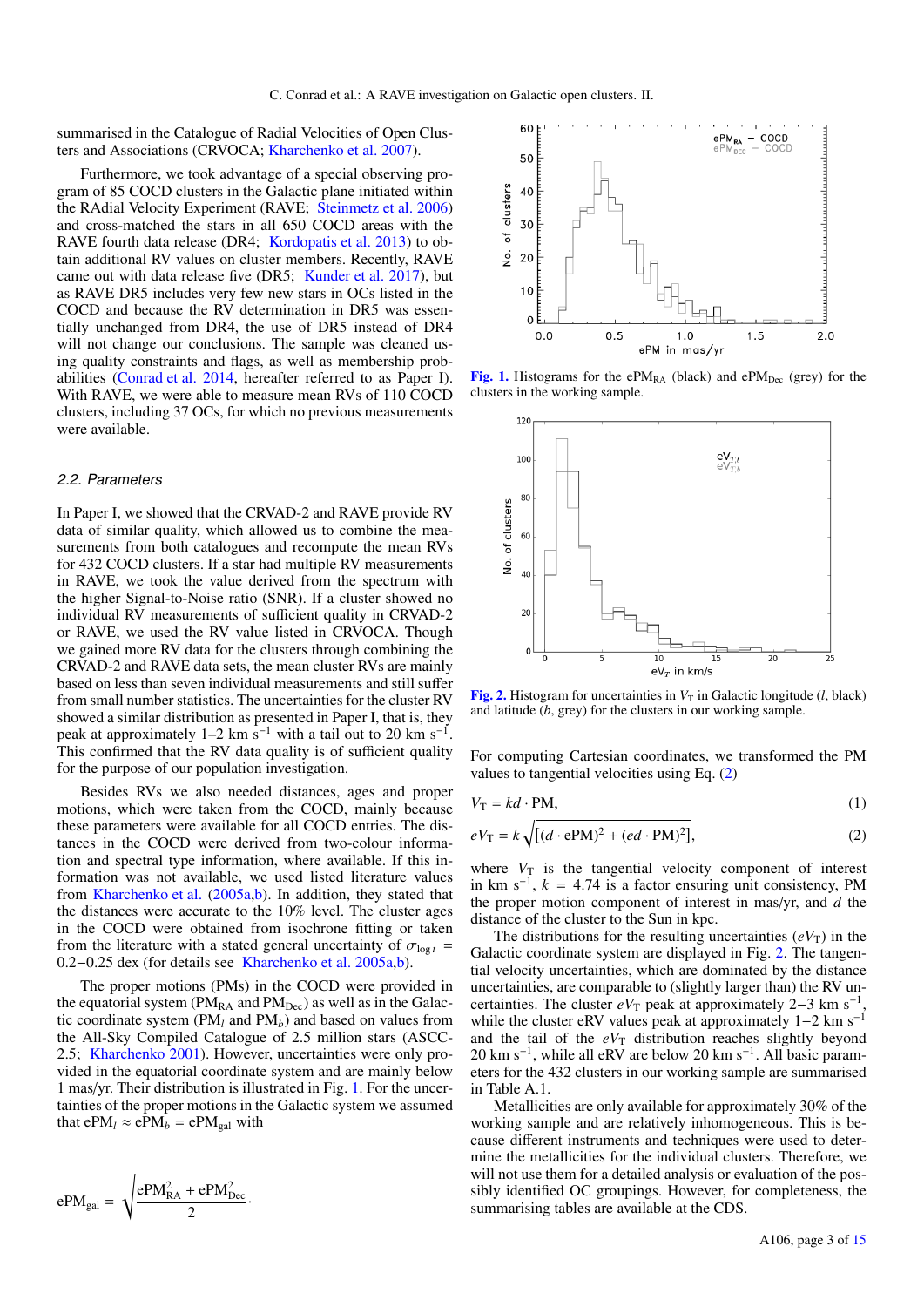#### 2.3. 6D phase-space information

The parameters presented in the previous section were then used to compute Cartesian coordinates, which are more convenient for identifying OC groupings. The *XYZ*-coordinates were obtained from a conversion of spherical Galactic coordinates to Cartesian coordinates following Eq. [\(3\)](#page-3-0), where *l* and *b* are the Galactic longitude and latitude in degrees and *d* is the distance of the cluster to the Sun in kpc. In this work, the positive *X*-axis points towards the Galactic anticentre, the *Y*-axis is positive in direction of Galactic rotation and the positive *Z*-axis points towards the north Galactic pole.

<span id="page-3-0"></span>
$$
\begin{pmatrix}\nX \\
Y \\
Z\n\end{pmatrix} = \begin{pmatrix}\n-d(\cos b \cos l) \\
d(\cos b \sin l) \\
d \sin b\n\end{pmatrix}.
$$
\n(3)

The *UVW*-velocities were converted from the spherical values in the Galactic coordinate system, but we had to correct the RV and PM values for differential rotation beforehand (see Eqs.  $(4)$ – $(6)$ ). For Eqs. [\(4\)](#page-3-1)[–6](#page-3-2) we adopted Oort's linear model for the differential Galactic rotation in the vicinity of the Sun. The parameters  $(A, B) = (14.5, -13) \text{ km s}^{-1} \text{ kpc}^{-1}$  in Eqs. [\(4\)](#page-3-1)–[\(6](#page-3-2) are the Oort constants as determined by Piskupov et al. (2006) for the Galacconstants as determined by [Piskunov et al.](#page-14-4) [\(2006\)](#page-14-4) for the Galactic OC population in the COCD.

$$
RV_{corr} = RV - Ad \sin 2l \cos b^2.
$$
\n<sup>(4)</sup>

$$
PMl,corr = PMl - ([A cos 2l + B] cos b/k).
$$
 (5)  
DM. PM<sub>l</sub> + (A sin 2l sin 2l) 2l) (6)

$$
PM_{b,corr} = PM_b + ([A \sin 2l \sin 2b]/2k). \tag{6}
$$

The Galactic *UVW*-velocities were then computed using Eq. [\(7\)](#page-3-3), with *U* being positive towards the Galactic anticentre, *V* positive in direction of Galactic rotation and *W* being positive towards the north Galactic pole. The correction for the solar motion was applied in the final equation through simply adding the values provided by [Piskunov et al.](#page-14-4) [\(2006\)](#page-14-4) for the Galactic OC population:  $(U_0, V_0, W_0) = (-9.44, 11.9, 7.2)$  km s<sup>-1</sup>. The change of sign in  $U_0$  between Piskupov et al. (2006) and this work is besign in  $U_0$  between [Piskunov et al.](#page-14-4) [\(2006\)](#page-14-4) and this work is because of the flipped direction of the *X*-axis.

$$
\begin{pmatrix}\nU \\
V \\
W\n\end{pmatrix} = 4.74d \begin{bmatrix}\nPM_{l,corr} & -\sin l \\
\cos l & + PM_{b,corr}\n\end{bmatrix} + PM_{b,corr} \begin{bmatrix}\n-\cos l \sin b \\
-\sin l \sin b \\
\cos b\n\end{bmatrix} + RV_{corr} \begin{pmatrix}\n\cos l \cos b \\
\sin l \cos b \\
\sin b\n\end{pmatrix} + \begin{pmatrix}\nU_0 \\
V_0 \\
W_0\n\end{pmatrix}.
$$
\n(7)

These *UVW*-velocities are computed with respect to the centroid of the OC system [\(Piskunov et al.](#page-14-4) [2006\)](#page-14-4).

A brief look at the *UVW*-uncertainties (Fig. [3\)](#page-3-4), as calculated following Gaussian error propagation, showed that they cover a similar range as the uncertainties of the input velocities (RV and  $V_T$ ). For all components, the uncertainties peak at approximately 2–4 km s<sup>-1</sup> and the vast majority of values are well below 20 km s<sup>−</sup><sup>1</sup> . This confirms that the *UVW*-velocities are of sufficient accuracy for the purpose of this project. All computed Cartesian parameters for the 432 clusters in our working sample are summarised in Table A.2, along with ages and available metallicity information.

## **3. Galactic OC groupings**

## 3.1. Identification of OC groupings

Members of an OC grouping are expected to show spatial proximity. If the number of such groupings is large enough, they appear as an additional peak in the separation distribution for the



<span id="page-3-4"></span>[Fig. 3.](http://dexter.edpsciences.org/applet.php?DOI=10.1051/0004-6361/201630012&pdf_id=3) Histograms for the uncertainties in the computed and corrected Cartesian velocities  $(U - blue, V - green, W - red)$  in our OC working sample.

<span id="page-3-1"></span>nearest neighbours (upper panel of Fig. [4\)](#page-4-0). Furthermore, members of an OC grouping should have similar velocity vectors. In general, objects in a restrained area of the Galactic disc are expected to move in a similar direction at comparable speeds with a velocity dispersion indicating the amount of random motion in that region. For the purpose of this investigation, we evaluated this random motion to gain further insight into the importance of including velocities in the identification algorithm.

<span id="page-3-2"></span>The middle panel of Fig. [4](#page-4-0) shows the histogram for the minimal velocity difference between OC pairs, regardless of spatial proximity. This distribution most likely reflects the velocity dispersion of the Galactic disc in the solar vicinity. The lower panel of Fig. [4](#page-4-0) illustrates the histogram for the velocity difference between a cluster and its nearest spatial neighbour. It is interesting that the latter distribution is much broader than the one for the minimal velocity difference, which verified the necessity for including the velocity vector for the group identification. Moreover, the difference between the distributions in the middle and lower panels of Fig. [4](#page-4-0) show that there is a non-negligible amount of random motion present in the Galactic OC population.

<span id="page-3-3"></span>A relatively simple tool to identify clumps or groups in populations is the Friends-of-Friends (FoF) algorithm, as used in cosmology [\(Huchra & Geller](#page-14-20) [1982;](#page-14-20) [Geller & Huchra](#page-14-21) [1983\)](#page-14-21). The basic working principle is the search for potential neighbours around each object in a population within a predefined search radius, the so called linking length. This linking length is basically the maximum separation of members belonging to a clump or group and is typically a fraction of the average separation of objects in the considered population. In this study, we applied an adaption of this FoF algorithm in coordinate and velocity space, since we requested that members of an OC grouping occupy a well defined region in space and show similar velocity vectors at the same time. To define the linking lengths in coordinate and velocity space, we considered the 3D-spatial separation and 3Dvelocity difference.

The spatial linking length should have a value between the typical size of OCs (tidal radius of 1–70 pc; [Kharchenko et al.](#page-14-22) [2009\)](#page-14-22) and the scale of the Galactic spiral arms (width  $\approx$ 1 kpc). The OC pairs identified by [de la Fuente Marcos & de la Fuente Marcos](#page-13-2) [\(2009b\)](#page-13-2) were selected based on the assumption that the separation should be below 30 pc, while the OC groups and complexes proposed by [Piskunov et al.](#page-14-4) [\(2006\)](#page-14-4) span regions of approximately 300 pc. The separation histogram for the nearest neighbours in our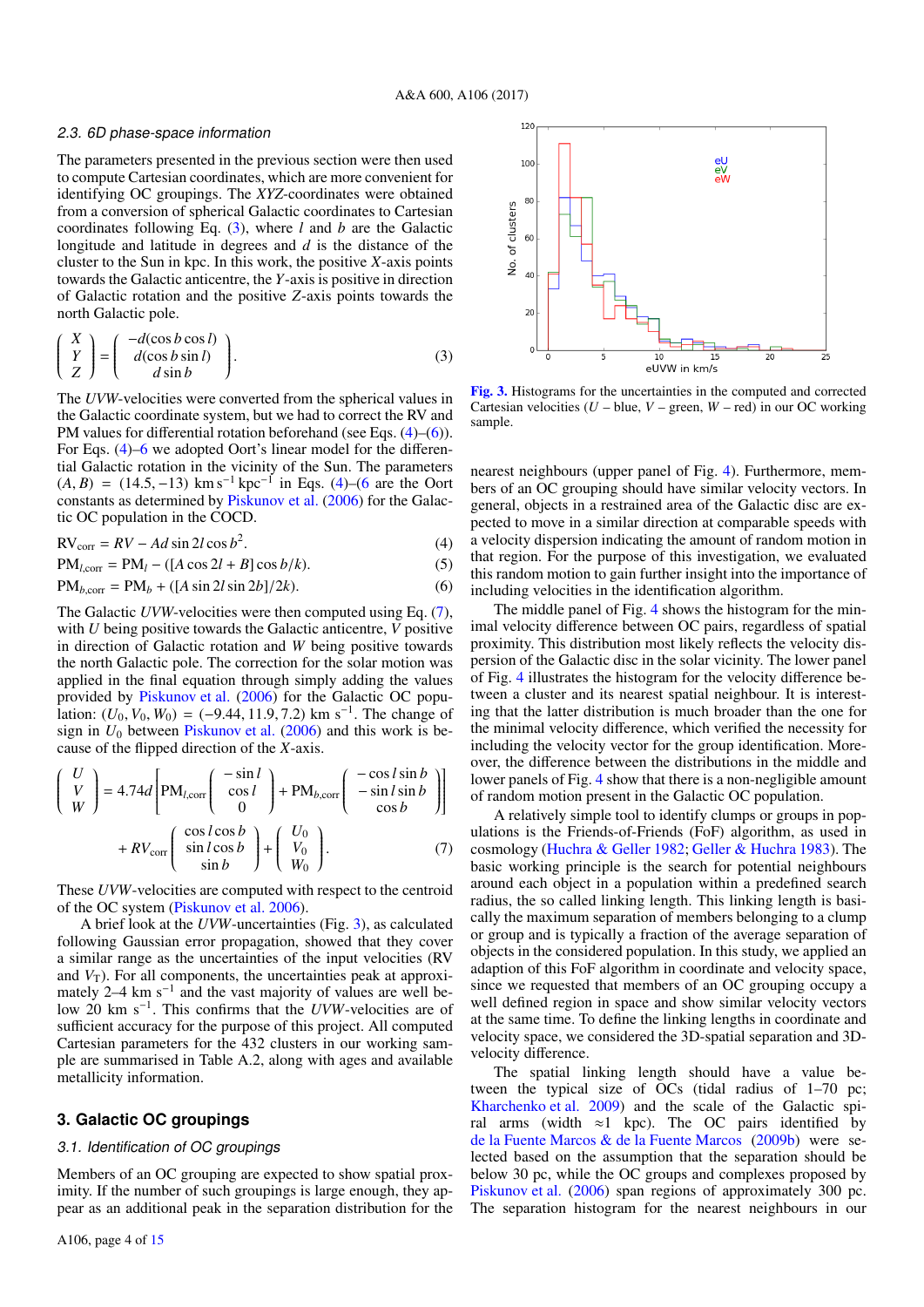

<span id="page-4-0"></span>[Fig. 4.](http://dexter.edpsciences.org/applet.php?DOI=10.1051/0004-6361/201630012&pdf_id=4) Histograms for the spatial separation of the nearest neighbours in *XYZ*-space (*upper panel*), as well as for the velocity differences of nearest neighbours in *UVW*-space (*middle panel*), regardless of spatial proximity, and velocity difference between the nearest neighbours in *XYZ*-space (*lower panel*).

working sample shows two peaks at approximately 50 and 100 pc (upper panel of Fig. [4\)](#page-4-0), which might be a signature for OC groupings. Thus, setting the spatial linking length in the FoFlike algorithm to 100 pc is a reasonable choice, although it retains the possibility that the groups and complexes proposed by [Piskunov et al.](#page-14-4) [\(2006\)](#page-14-4) may not be recovered in their entirety.

The velocity linking length should be comparable to a few multiples of the typical internal velocity dispersion of OCs. For very young OCs in the INfrared Spectroscopy of Young Nebulous Clusters program (IN-SYNC) within the third Sloan Digital Sky Survey (SDSS-III), with ages of 1–2 Myr, internal

velocity dispersions of approximately 1 km s−<sup>1</sup> were detected [\(Cottaar et al.](#page-13-15) [2014;](#page-13-15) [Foster et al.](#page-13-16) [2015\)](#page-13-16). Theoretical studies by [Bate](#page-13-17) [\(2009\)](#page-13-17) and [Bate](#page-13-18) [\(2012\)](#page-13-18) found values of 3–5 km s−<sup>1</sup> for the internal velocity dispersion of OCs.

The  $UVW$ -uncertainties were typically  $3-4$  km s<sup>-1</sup> and mostly below 20 km s<sup>-1</sup> (see Fig. [3\)](#page-3-4), but show a rather broad distribution. Since the distribution for the *UVW*-uncertainties exceeds the expected values for the OC velocity dispersion, we prefer to use the former to define the velocity linking length. The typical *UVW*-uncertainties are well below 10 km s−<sup>1</sup> , but the distribution continues to values of 20 km s<sup>-1</sup>. Thus, it is more reasonable to define the range of  $10-20$  km s<sup>-1</sup> for the velocity linking length than a single value and we ran the FoF-like algorithm twice: firstly, with 100 pc and 10 km  $s^{-1}$  and secondly, with 100 pc and 20  $\text{km s}^{-1}$ .

The resulting distributions in coordinate and velocity space of the identified groupings are displayed in the upper and lower panels of Fig. [5,](#page-5-0) respectively. In this study, we distinguish between pairs (two members), groups  $(\leq 10$  members) and complexes (>10 members) of OCs. Interestingly, the majority of identified groupings are pairs for both sets of linking lengths. The identified OC groupings are preferably detected in the immediate solar neighbourhood at  $\approx$ 1 kpc for a velocity linking length of 10 km s<sup>-1</sup> and within ≈2 kpc for 20 km s<sup>-1</sup>. In velocity space, the distribution of identified OC groupings appears to be less centralised than in coordinate space and the groupings do not separate as clearly upon visual inspection.

As expected, the number and size of the identified OC groupings increases with larger velocity linking length. At a velocity linking length of 10 km s<sup>-1</sup>, we found, in total, 19 groupings with 14 pairs, 4 groups with 3, 4 or 5 members, and 1 complex with 15 members (left panel of Fig. [6\)](#page-5-1). At a velocity linking length of 20 km s<sup>−</sup><sup>1</sup> , we identified, in total, 41 groupings with 31 pairs, 9 groups with 3 to 9 members, and 1 complex with the same 15 members (right panel of Fig. [6\)](#page-5-1).

A closer look at the upper panels of Fig. [5](#page-5-0) shows that there are not only more and larger groupings after increasing the velocity linking length, but that some smaller groupings seem to merge, for example at  $X \approx 0$  kpc and  $Y \approx -0.1$  kpc or  $X \approx 0.2$  kpc and  $Y \approx -0.4$ . Still, the number and size of the identified OC groupings remained reasonable for the chosen range of velocity linking lengths. Based on previous studies, it is expected that only a fraction of clusters are members of groups. It is unlikely that all clusters are part of groupings, as the cluster ages in the sample reaches up to a few Gyr, where the majority of cluster groupings have already dissolved. Moreover, pairs or small number multiples are more likely than complexes with a lot of members. This is supported by the values in Table B.1, summarising the members and mean parameters for the detected groupings for both sets of linking lengths, including metallicity information where available.

## 3.2. Verification of OC groupings

Though the definition of the linking lengths for the OC grouping identification algorithm is based on reasonable assumptions, the linking lengths are, to a certain degree, arbitrary. Hence, it is recommended to conduct further verification of the structures found to verify our findings. Therefore, we carried out Monte Carlo simulations with randomised data sets. Since all potential groupings for either set of linking lengths are located within 2 kpc, we implemented the simulations within a sphere of 1.8 kpc, ensured by the criterion  $\sqrt{X^2 + Y^2 + Z^2} \le 1.8$  kpc. Within this region,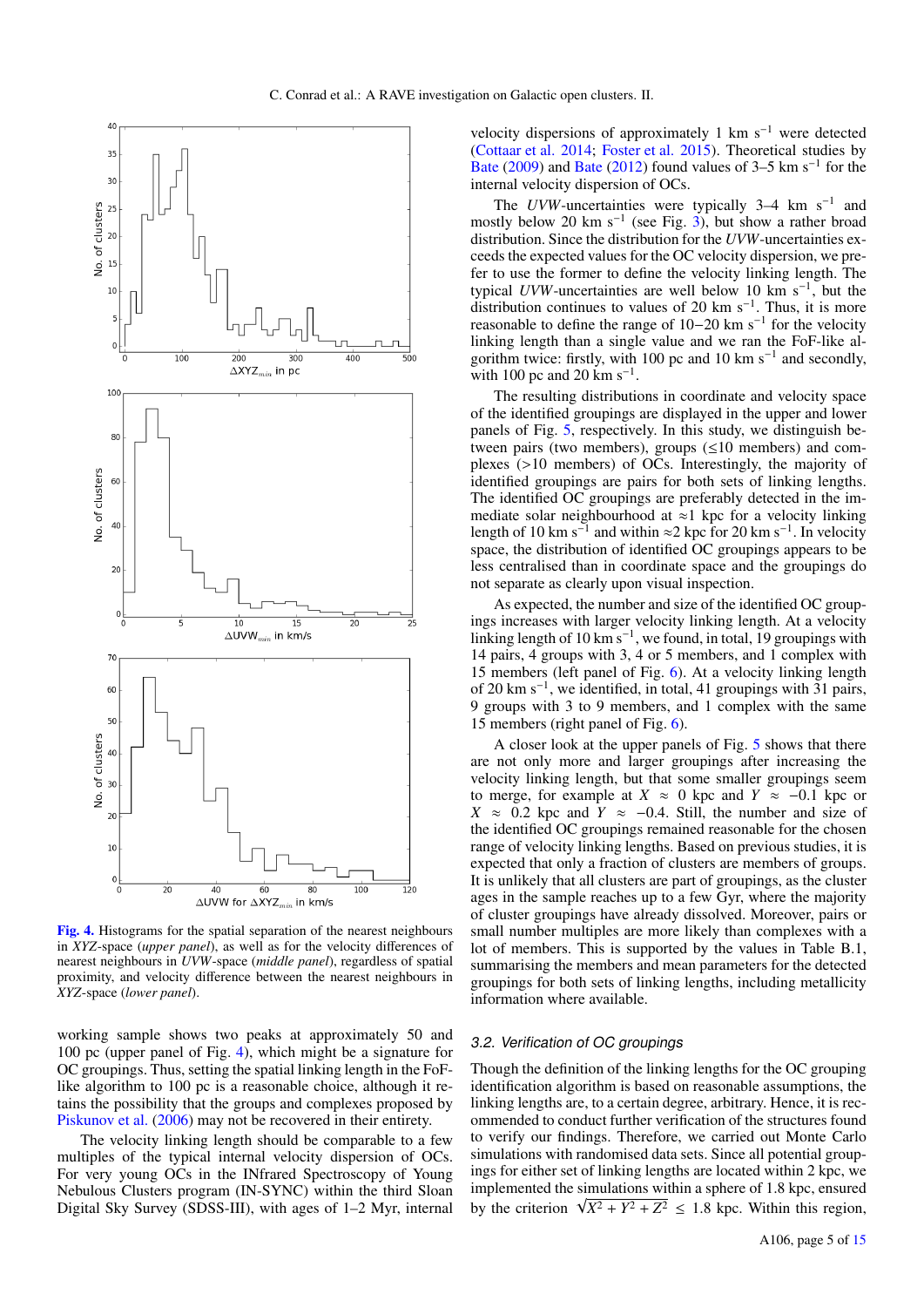

<span id="page-5-0"></span>[Fig. 5.](http://dexter.edpsciences.org/applet.php?DOI=10.1051/0004-6361/201630012&pdf_id=5) Distribution of the identified OC groupings in coordinate (*upper panels*) and velocity (*lower panels*) space for a spatial linking length of 100 pc and a velocity linking length of 10 km s<sup>−</sup><sup>1</sup> (*left panels*) or 20 km s<sup>−</sup><sup>1</sup> (*right panels*). The grey dots show the entire working sample, while the OC groupings are highlighted by different colours and symbols independently for both sets of linking lengths.



<span id="page-5-1"></span>[Fig. 6.](http://dexter.edpsciences.org/applet.php?DOI=10.1051/0004-6361/201630012&pdf_id=6) Histograms for the size of the identified OC groupings for both sets of linking lengths: 100 pc and 10 km s<sup>−</sup><sup>1</sup> (*left panel*); 100 pc and 20 km s<sup>−</sup><sup>1</sup> (*right panel*).

A106, page 6 of [15](#page-14-3)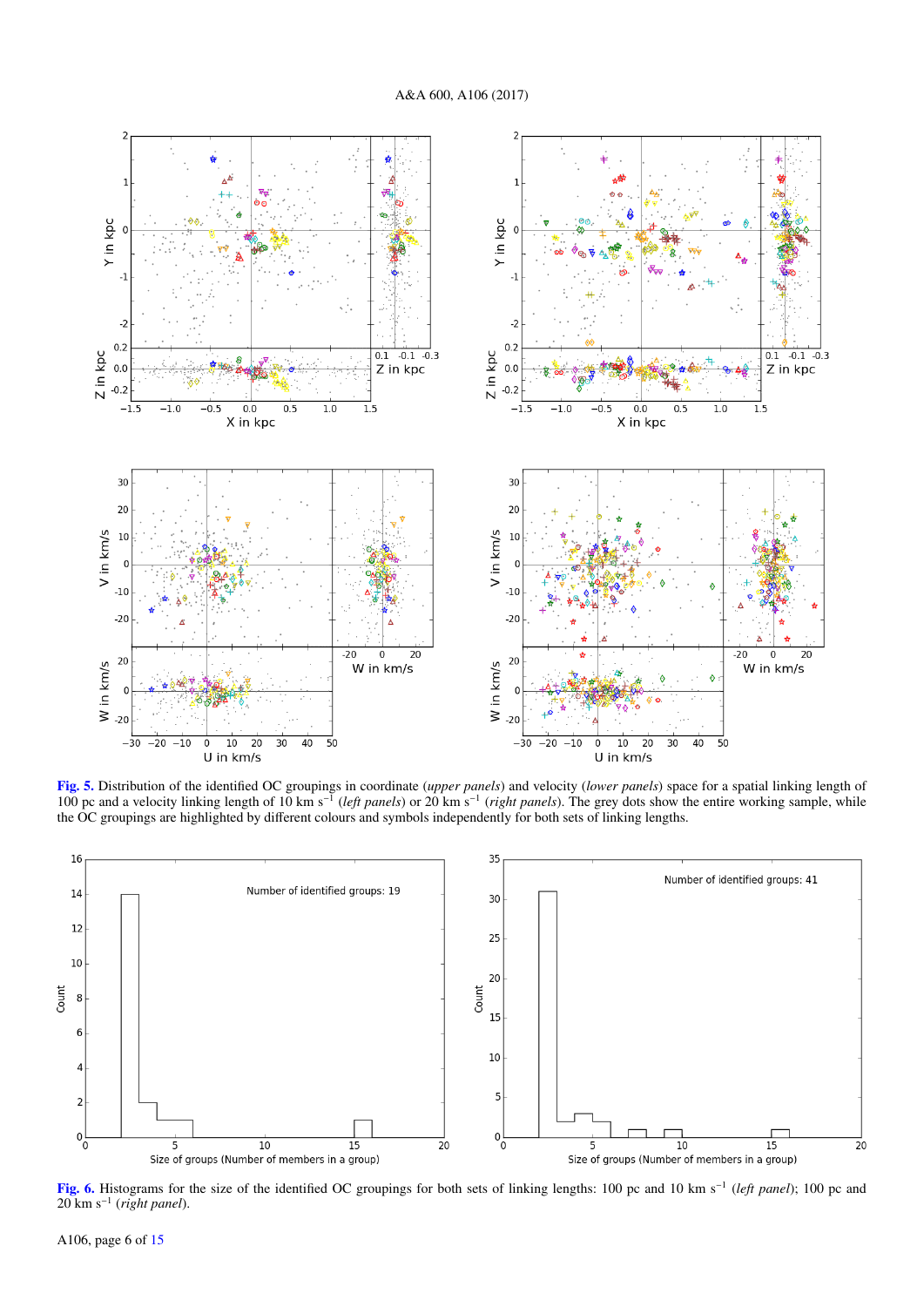

<span id="page-6-0"></span>[Fig. 7.](http://dexter.edpsciences.org/applet.php?DOI=10.1051/0004-6361/201630012&pdf_id=7) 2D-histogram illustrating the density distribution of our working sample in the *XY*-plane within 1.8 kpc.

our working sample decreased to 333 OCs, defining the size of the simulated sample for better comparison.

For consistency, we applied the same FoF-like algorithm as applied to our working sample for the group identification in the simulated data with linking lengths of either 100 pc and 10 km s<sup>-1</sup> or 100 pc and 20 km s<sup>-1</sup>. To draw statistically robust conclusions on the significance of the identified structures, we compared the actual COCD results to averaged distributions for the parameters and resulting distributions for the number and size of detected groupings obtained from 1000 realisations of the Monte Carlo simulations.

As input distributions for the *XYZ*-coordinates and *UVW*velocities for the simulated samples, we assumed that the randomised data follow the same distribution as our actual working sample. The COCD clusters are mainly located in or near the Galactic plane, which allowed us to consider the *Z* component of the 3D-position to be independent. In the *XY*-plane, we used a 2D-histogram to describe the density profile, as displayed in Fig. [7.](#page-6-0) The 2D-histogram was generated from our working sample with a bin size of 500 pc. In *Z*, we fitted a sech-profile to the corresponding histogram in our working sample with a bin size of 100 pc. These bin sizes were chosen to include a reasonable number of clusters in each bin so as to ensure that the potential groupings were well within one bin and not artificially induced.

For the velocity components, we assumed Gaussian profiles and fitted those to the cumulative distribution functions in our working sample to be independent of bin size and to ensure that the structure in velocity space is averaged out as well. Hereafter, this simulation is abbreviated to  $MC<sub>Data</sub>$ .

As expected, the averaged parameter distributions (individually for the *XYZ*-coordinates and *UVW*-velocities) from 1000 realisations of the  $MC<sub>Data</sub>$  show very good agreement with the corresponding distributions in our COCD working sample. Also, the averaged distributions for the spatial separations and velocity differences of the nearest neighbours in *XYZ*-space agree relatively well between the randomised and our working sample (see Fig. [8\)](#page-6-1). Both aspects verify that the randomised samples actually represent our working sample and that we can draw reliable conclusions on the significance of the proposed structures in the Galactic OC population.

![](_page_6_Figure_7.jpeg)

<span id="page-6-1"></span>[Fig. 8.](http://dexter.edpsciences.org/applet.php?DOI=10.1051/0004-6361/201630012&pdf_id=8) Comparison of the distributions for the spatial separation (*upper panel*) and velocity difference (*lower panel*) of the nearest neighbours in *XYZ*-space. The green histograms are averaged for 1000 realisations of the MC<sub>Data</sub>. The black histograms correspond to the results from our working sample.

Figure [9](#page-7-0) shows the histograms for the number and size of the found groupings in 1000 realisations of the  $MC<sub>Data</sub>$ . The value for the number of identified groupings in our working sample is well covered by the distribution for 1000 realisations of the  $MC<sub>Data</sub>$ . The size of the detected groupings in the real and simulated sample, on the other hand, shows a discrepancy. Though both samples tend to contain primarily pairs, the simulated samples produced no groups with more than three members. The MC<sub>Data</sub> for the second set of linking lengths (100 pc and 20 km  $s^{-1}$ ) provide similar results.

In consequence, only the complex and possibly some of the larger groups are likely to be real, while the majority of detected pairs are relatively random alignments. However, distinguishing real pairs from chance alignments is challenging, but can be achieved through an age analysis of each potential pair or smaller group. In the following section, we illustrate the idea both in general and for the found complex, which is of particular interest as it covers exactly the same members for both sets of linking lengths.

#### 3.3. Characterisation of the found OC groupings

The mean parameters for the identified potential OC groupings are listed in Table B.1 for the first set of linking lengths (100 pc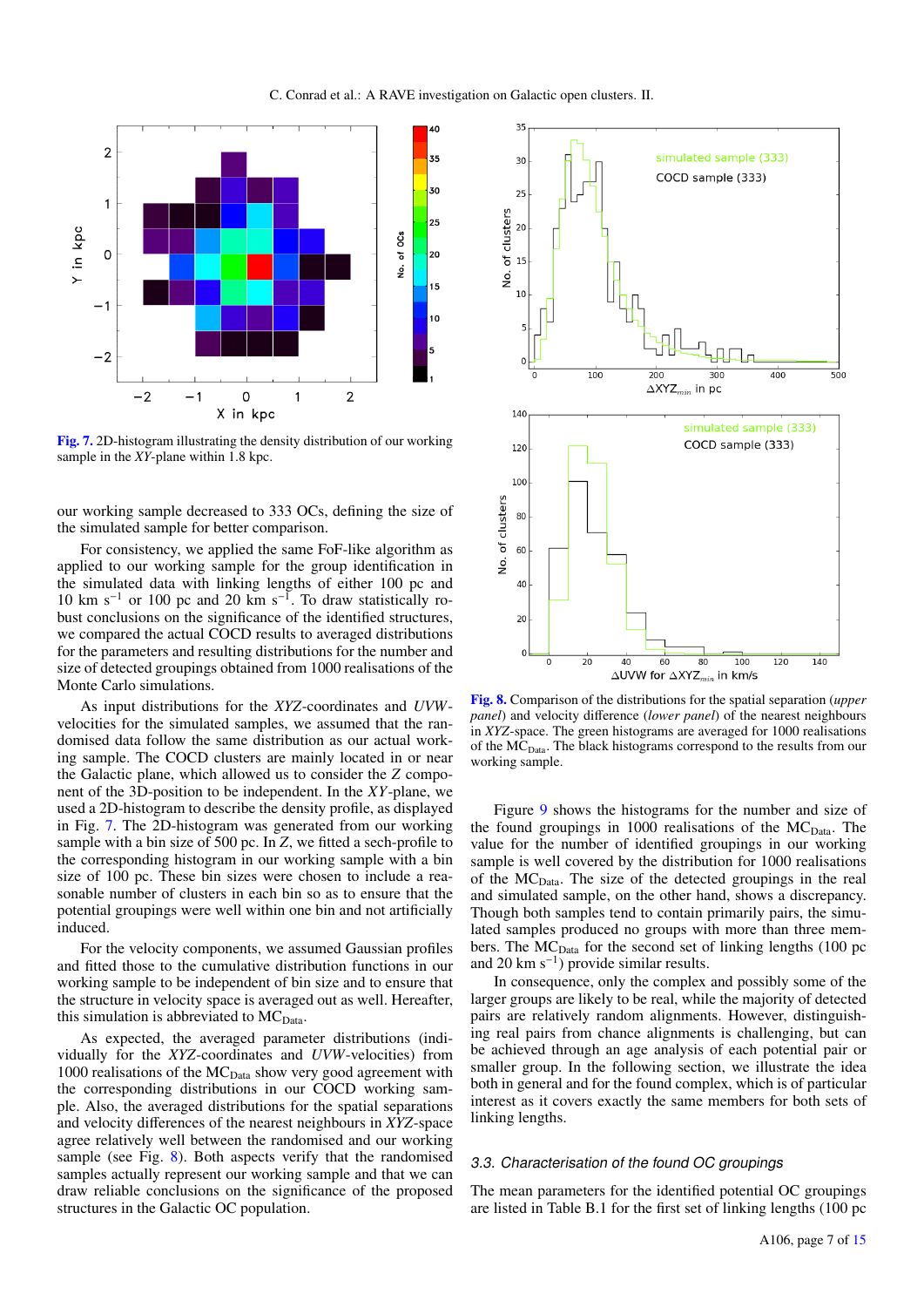![](_page_7_Figure_1.jpeg)

<span id="page-7-0"></span>[Fig. 9.](http://dexter.edpsciences.org/applet.php?DOI=10.1051/0004-6361/201630012&pdf_id=9) Comparison of the histograms for the number (*upper panel*) and size (*lower panel*) of the identified OC groupings for linking lengths of 100 pc and 10 km s<sup>−</sup><sup>1</sup> . The green histograms are averaged for 1000 realisations of the  $MC<sub>Data</sub>$ . The black histograms correspond to the results from our working sample.

and 10 km s<sup>−</sup><sup>1</sup> ), including *XYZ*-coordinates, *UVW*-velocities, distances and ages. Mean metallicities are not included, because [M/H] values were not available for the majority of the clusters in groupings. The averaged values and the uncertainties in Table B.1 were computed as simple mean and standard deviations based on the values for the members.

One approach to evaluate the connection between OC groupings and star formation is to check the typical separations of the nearest neighbours in the young and old cluster population. Fig. [10](#page-7-1) illustrates this comparison for the entire COCD (upper panel) and the recently provided more extensive catalogue for the Milky Way global survey of star clusters (MWSC; [Kharchenko et al.](#page-14-23) [2013\)](#page-14-23) within its completeness limit of 1.8 kpc (lower panel), which was used as a reference sample in this case. In the COCD, the young cluster population has ages below 20 Myr and the old population has ages above 400 Myr, while in the MWSC the young cluster population has ages below 50 Myr and the old population has ages above 700 Myr. There are two reasons for the choice of different interval margins used to extract the young and old cluster population in the COCD and the MWSC. Firstly, because the MWSC is a far more extensive Galactic cluster catalogue than the COCD, and secondly, because we wanted a similar sample size for the young and old populations in either catalogue and between the catalogues (145 OCs in COCD and approximately 195 OCs in the MWSC).

![](_page_7_Figure_6.jpeg)

<span id="page-7-1"></span>[Fig. 10.](http://dexter.edpsciences.org/applet.php?DOI=10.1051/0004-6361/201630012&pdf_id=10) Comparison of the spatial separation histograms of the nearest neighbours in coordinate space between the young (blue) and old (red) Galactic OC population in the entire COCD (*upper panel*; young <20 Myr, old >400 Myr) and the MWSC within its completeness limit of 1.8 kpc (*lower panel*; young <50 Myr, old >700 Myr).

For the young cluster population in the COCD, the distribution of the spatial separation of the nearest neighbours peaks at approximately 50 pc and 130 pc, while for the old clusters the distribution peaks at approximately 70 pc and 110 pc. In the MWSC the distribution for the spatial separation of the nearest neighbours peaks at approximately 70 pc for the young clusters and at approximately 170 for the old clusters. The double feature in the spatial separation distributions for the COCD sample may be caused by the smaller sample size affecting the statistics. In the MWSC sample, the young cluster population shows a higher density than the old cluster population, which supports the hypothesis that OC groupings most likely originate from a common molecular cloud and that clusters also form in groups. Moreover, this difference indicates that the lifetime of OC groupings might be comparable to the typical lifetime of OCs and is most likely affected by the high infant mortality in the Galactic OC population.

In the identification process, it was already indicated that all groupings detected with the first set of linking lengths (100 pc and 10 km s<sup>−</sup><sup>1</sup> ) are located within approximately 1 kpc, and the numbers in Table B.1 verify this finding. The vast majority of the detected OC groupings are actually located even within the stated completeness limit of the COCD (850 pc; [Piskunov et al.](#page-14-4) [2006\)](#page-14-4) and only three groupings are more distant than 1 kpc. On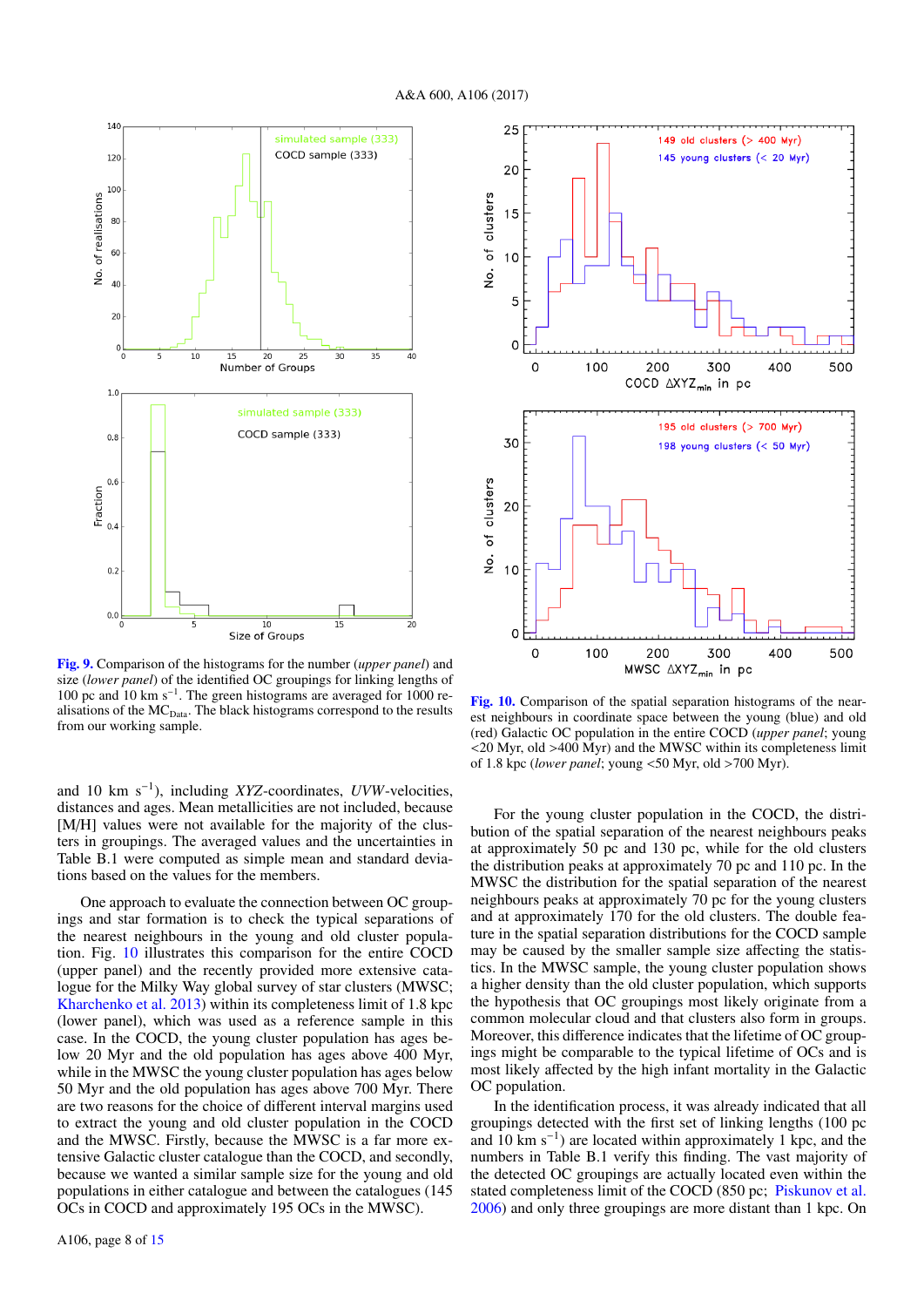![](_page_8_Figure_0.jpeg)

<span id="page-8-0"></span>[Fig. 11.](http://dexter.edpsciences.org/applet.php?DOI=10.1051/0004-6361/201630012&pdf_id=11) *Upper panel*: relation between maximum age difference for the detected OC groupings and the age of its oldest member (with linking lengths 100 pc and 10 km s<sup>−</sup><sup>1</sup> ). *Lower panel*: histogram for the age distribution in the detected OC complex.

the other hand, with the second set of linking lengths (100 pc and 20 km s<sup>-1</sup>), OC groupings are also detected at larger distances (see upper panels of Fig. [5\)](#page-5-0). We think that this effect is likely due to increasing tangential velocity errors with distance.

The logarithmic ages of the found OC groupings show a spread of typically below 0.5 dex, but in some cases, the spread reaches values above 1 dex (see upper panel of Fig. [11\)](#page-8-0). Compared to the typical uncertainties of the COCD cluster ages of <sup>0</sup>.2−0.25 dex, this indicates a substantial age difference within the found potential OC groupings. Nevertheless, these age differences within the potential groupings can help to distinguish between genuine groupings and chance alignments. As indicated by the higher density of the young cluster population compared to the old population (see Fig. [10\)](#page-7-1), it is more likely that OC groupings originate from a common molecular cloud than that they are formed through capture. This argumentation puts certain constraints on the possible age spread for genuine OC groupings. After a few tens of millions of years, no gas is left in the vicinity of the previous maternal molecular cloud to built up stars and clusters. Thus, the age spread within real OC groupings should not exceed a few tens of millions of years. For the young candidates (average age  $\leq 100$  Myr) the spread should be within or comparable to the age uncertainties listed in the COCD (0.2−0.25 dex), while for older group candidates the spread should be well below the given uncertainties and cannot be evaluated reliably here.

![](_page_8_Figure_5.jpeg)

<span id="page-8-1"></span>[Fig. 12.](http://dexter.edpsciences.org/applet.php?DOI=10.1051/0004-6361/201630012&pdf_id=12) Parameter distributions for the members of the found OC complex. *Upper panel*: spatial distribution with the age colour coded. *Lower panel*: velocity distribution. The solid lines show the averaged values for the OC complex.

Interestingly, the complex shows a rather narrow age spread as visualised in the lower panel of Fig. [11.](#page-8-0) The ages of the complex members cover a range log *<sup>t</sup>* <sup>=</sup> <sup>6</sup>.67−7.79, which corresponds to linear ages of 4.7−61.7 Myr and is comparable to the time scale of a sequential star-forming event. When looking at the spatial distribution colour-coded with age (upper panel of Fig. [12\)](#page-8-1), our complex does not show a clear spatial dependence on age, as would be expected from a sequential star-formation event triggered through, for example, a supernova shock wave initiating the formation of new clusters. Such a scenario was described by Elmegreen  $&$  Lada [\(1977\)](#page-13-19). However, if we assume multiple clusters forming initially and then triggering further cluster formation by supernova shock waves, this explains the random spatial distribution with age. If the cloud is large enough, several such triggered cluster formation events can take place sequentially over a few tens of millions of years.

Since the found complex is likely to be genuine, it is only reasonable to take a closer look at its characteristics. The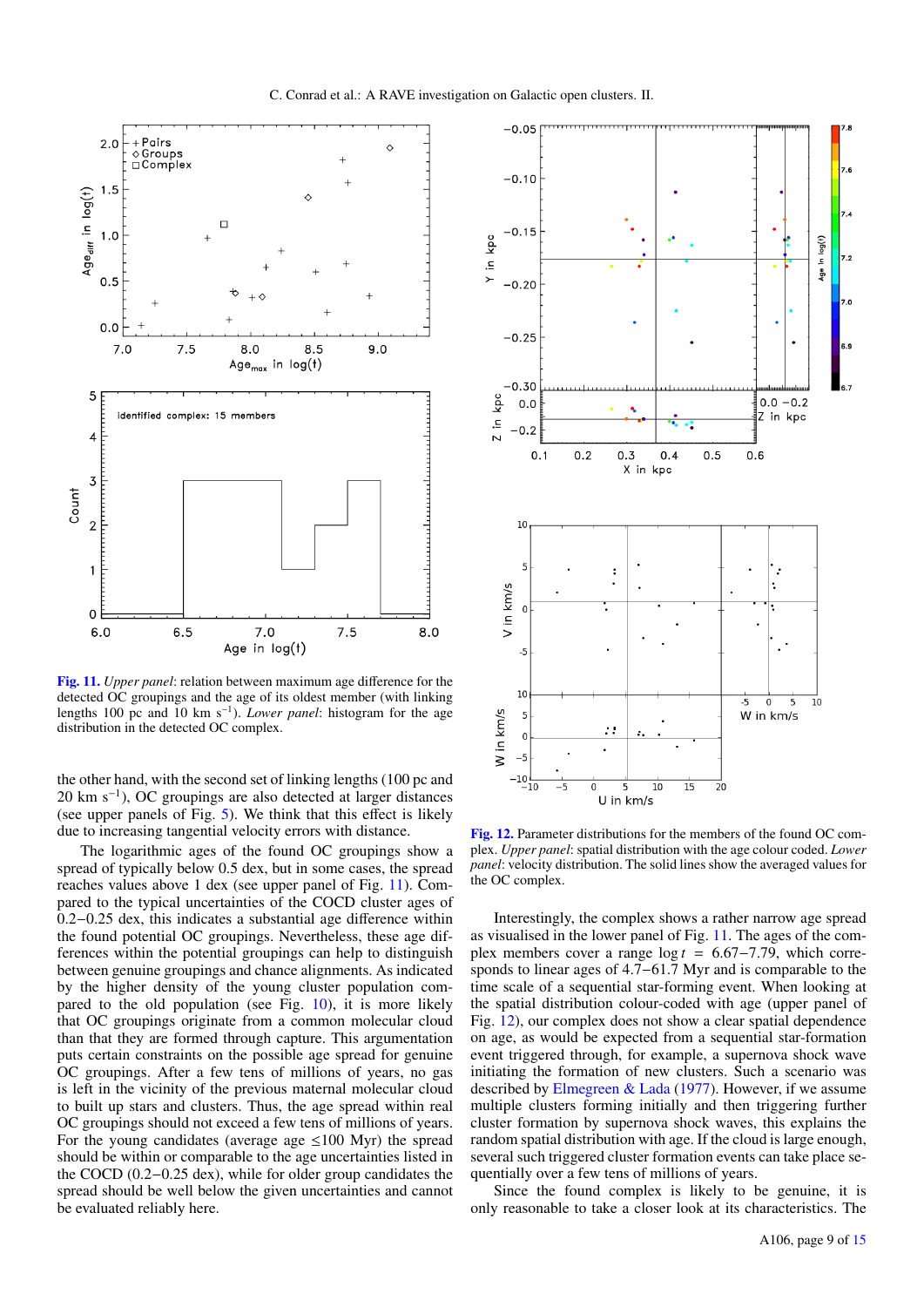distributions in coordinate and velocity space are displayed in Fig. [12.](#page-8-1) For both sets of linking lengths (100 pc and either 10 km s−<sup>1</sup> or 20 km s−<sup>1</sup> ) the complex was recovered with exactly the same members, which again verifies that the complex is real. In coordinate space, the complex is very tight, covering approximately 200 pc in diameter, and in velocity space the total spread is approximately 20–30 km s<sup>-1</sup>. The metallicity distribution could not be assessed, since currently only one cluster in the complex has a measured metallicity, which is supersolar  $([M/H] = 0.14$  dex). This can be suspected due to the young age of the complex.

#### 3.3.1. Comparison with the literature

In addition to the characterisation of the identified OC groupings, we compared our results to the pairs, groups and complexes published in the literature (de la Fuente Marcos & de la Fuente Marcos [2009b;](#page-13-2) [Piskunov et al.](#page-14-4) [2006\)](#page-14-4). First, we considered the groups and complexes provided by [Piskunov et al.](#page-14-4) [\(2006\)](#page-14-4), which were identified based on spatial proximity and common tangential velocities. We present a positional comparison in the *XY*-plane in Fig. [13.](#page-10-0)

For the Gould-Belt complex (OCC1) from [Piskunov et al.](#page-14-4) [\(2006\)](#page-14-4) we find counterparts in our sample, namely the complex and a few groups and pairs, which shows that the third dimension in velocity space holds additional information and should not be neglected for the identification of structures in the OC population. Since the OCC1 is also referred to as the Gould-Belt complex, we compared some of the characteristics of our complex with the parameters published for the Gould Belt. For the complex, we determined an age range of approximately 5– 60 Myr for its members. It is located at a distance of 320−550 pc and shows an inclination angle towards the Galactic plane of 17−28◦ . [Torra et al.](#page-14-24) [\(2000\)](#page-14-24) found that the Gould Belt is an elliptical structure of stars with ages between 30 and 60 Myr within distances of 400−600 pc and inclined towards the Galactic plane by an angle of 16−22◦ . Similar parameters are summarised in the review by [Bobylev](#page-13-20) [\(2014\)](#page-13-20) and because of the good agreement between our values for the age range, distance and inclination of our complex and those found in the literature for the Gould Belt, we conclude that the complex we detect is part of the Gould Belt structure.

For the OCC2, the Perseus-Auriga group and the Hyades group, we did not find counterparts among our OC groupings. The main reason for this discrepancy is that the majority of the members in the OCC2 and the two groups are not equipped with RV data and were therefore simply not included in our working sample. The missing RV data are indicated by the grey squares not associated by a black dot. For the OCC1 on the other hand, all members are provided with RV information, so there was a higher probability to find counterparts in our working sample.

Nevertheless, verification of the OCC1 indicated that the OCC2 and the two groups may also be real, though possibly split up into smaller groupings. Our OC groupings containing or overlapping with members of the OC complexes and groups of [Piskunov et al.](#page-14-4) [\(2006\)](#page-14-4) are summarised in Table [1,](#page-11-0) where the COCD numbers serve as guidance in the column-wise comparison. In particular, one can see that a large number of members in the [Piskunov et al.](#page-14-4) [\(2006\)](#page-14-4) complexes with high membership probability are recovered by our findings, which supports the existence of such structures in our Galaxy.

Secondly, we evaluated the pairs identified by [de la Fuente Marcos & de la Fuente Marcos](#page-13-2) [\(2009b\)](#page-13-2) by considering spatial proximity only. Their sample shows a relatively large overlap with our sample: approximately 77% of the clusters provided by [de la Fuente Marcos & de la Fuente Marcos](#page-13-2) [\(2009b\)](#page-13-2) were present in the COCD, while only 49% of their clusters were included in our working sample. Only 15 clusters resided in any of our OC groupings, which corresponds to 39% of the common sample.

In their Table 1, [de la Fuente Marcos & de la Fuente Marcos](#page-13-2) [\(2009b\)](#page-13-2) list 34 OC pairs extracted from the WEBDA online compilation and in their Table 2, they provide 27 pairs selected from the DAML, with a significant overlap. In Table [2,](#page-12-0) we show which of our detected OC groupings at least partly overlap with the OC pairs found by [de la Fuente Marcos & de la Fuente Marcos](#page-13-2) [\(2009b\)](#page-13-2), where the cluster names can be compared. From their two tables, we found approximately one third of their pairs among our OC groupings, four of them being part of our complex. In some cases, the pairs in common are identical, whereas in others, there is only one mutual member. On the one hand, this is because only half of their clusters were included in our working sample. On the other hand, they based their identification solely on spatial proximity with a rather stringent separation criterion of 30 pc, whereas in this work, the spatial separation criterion was more relaxed (100 pc), but complemented by 3D-velocities.

For both literature samples of OC pairs, groups and complexes [\(de la Fuente Marcos & de la Fuente Marcos](#page-13-2) [2009b;](#page-13-2) [Piskunov et al.](#page-14-4) [2006\)](#page-14-4), structures are verified through our working sample, though some only partly because of incompleteness of available information, as well as of the cluster sample itself. Moreover, some of the detected OC groupings might not be genuine. However, the common pairs, groups and complexes strengthen the statement that there are overdensities in the Galactic OC population. Future investigations will reveal more details on these structures and the role they play in star formation and evolution processes in the Milky Way, as well as dynamics, structures and evolution of spiral galaxies.

## **4. Discussion and outlook**

This work aimed at the identification and verification of structures in the Galactic OC population. We used the COCD as a suitable data set, since it was the most extensive homogeneous OC catalogue available. Additional RV data were obtained from RAVE and other RV catalogues<sup>[3](#page-9-0)</sup>. We generated a subsample of 432 OCs out of the 650 clusters in the COCD with available 6D phase-space information.

For the identification of OC groupings, we applied an adapted FoF algorithm, as used in cosmology, in coordinate and velocity space, with linking lengths of 100 pc and 10–20 km s<sup>-1</sup>. For the lower limit of the velocity linking length  $(10 \text{ km s}^{-1})$ , we identified 19 OC groupings; 14 pairs, 4 groups of 3 to 5 members and 1 complex with 15 members, while for the upper limit (20 km s<sup>−</sup><sup>1</sup> ) we found 41 potential OC groupings, comprising 31 pairs, 9 groups of 3 to 9 members and 1 complex with the same 15 members as identified for the lower limit. The detected OC complex is most likely part of the Gould Belt structure.

Although the choice of the linking lengths was based on reasonable criteria, it is, to a certain degree, arbitrary, and further verification of the identified structures was performed through Monte Carlo simulations exploring randomised samples, generated from the overall parameter distributions of our working sample. These simulations revealed that the larger groups and the complex are most likely genuine, while the pairs are more

<span id="page-9-0"></span>For details see Paper I.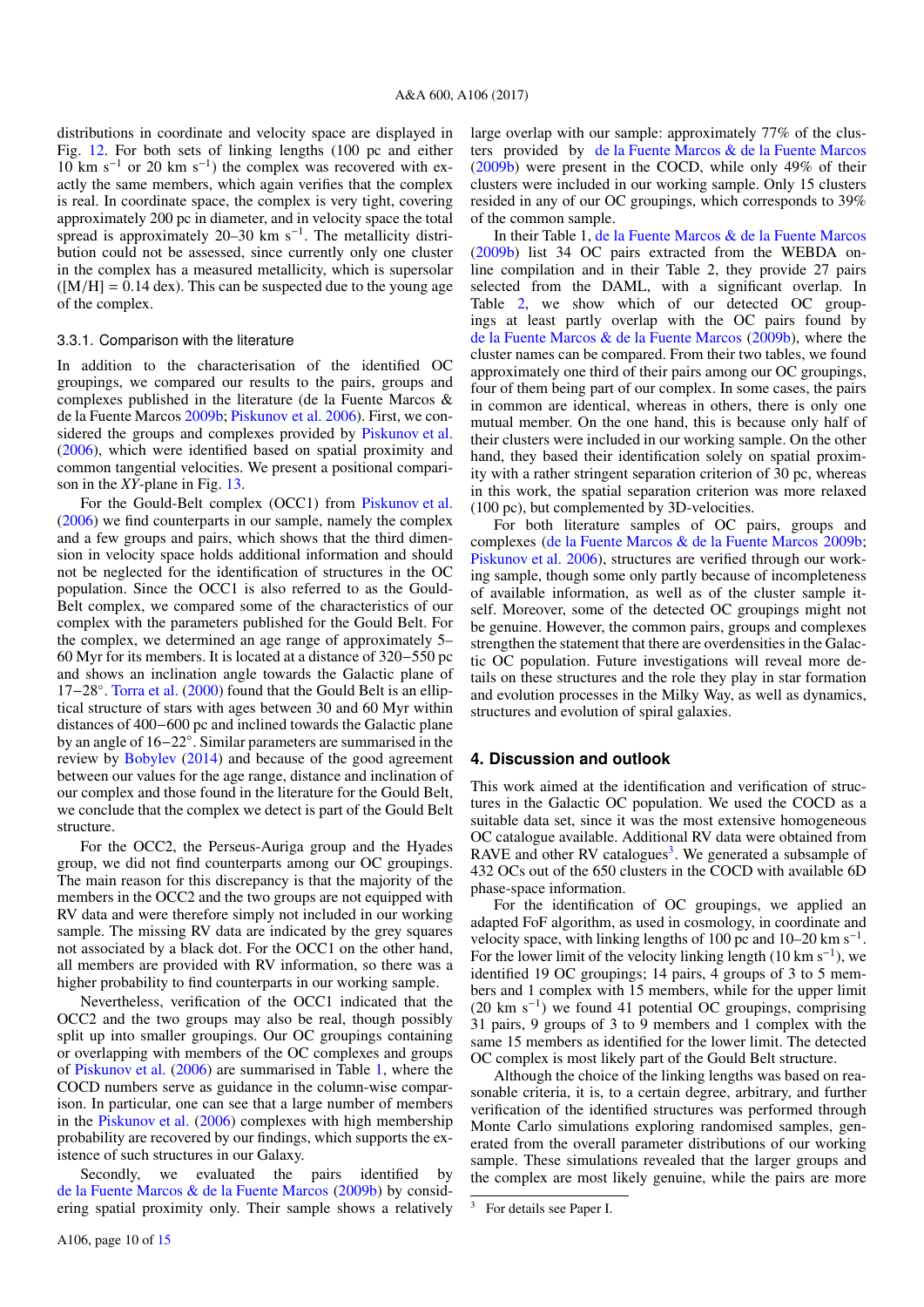![](_page_10_Figure_0.jpeg)

C. Conrad et al.: A RAVE investigation on Galactic open clusters. II.

<span id="page-10-0"></span>[Fig. 13.](http://dexter.edpsciences.org/applet.php?DOI=10.1051/0004-6361/201630012&pdf_id=13) Spatial comparison in the *XY*-plane of our detected OC groupings, highlighted with the same colours and symbols as in the *left panel* of Fig. [5,](#page-5-0) with the groups and complexes proposed by [Piskunov et al.](#page-14-4) [\(2006\)](#page-14-4). Black dots show COCD clusters with RV data, while grey squares indicate the members of the OCC1 and OCC2 (*upper panels*), as well as the members of the Perseus-Auriga and Hyades group (*lower panels*).

likely to be chance alignments. We have not attempted to test the success rate of the FoF method with simulated OC pairs, groups and complexes because the real spatial separations and internal velocity differences of physical cluster groupings are still unknown. Moreover, the uncertainties of currently determined OC distances and space velocities are relatively large and would probably play the dominating role in an evaluation of FoF with different linking lengths.

Our detected groups and in particular the complex may provide a hint of OC groupings originating from a common molecular cloud and forming in one, possibly sequential, starformation event. A comparison of our findings with the pairs, groups and complexes proposed by [Piskunov et al.](#page-14-4) [\(2006\)](#page-14-4) and [de la Fuente Marcos & de la Fuente Marcos](#page-13-2) [\(2009b\)](#page-13-2) resulted in partial overlap, which fits in with a picture where OCs can form in a clustered mode. We could not recover or verify all of the OC groupings from the literature, mainly because these literature studies neglected RV data, which were essential for our investigation. It is also possible that many of the proposed groupings in the literature were not recovered because they are not real.

The cluster sample utilised in this work was homogeneous but highly incomplete, and many OC data are still uncertain with respect to distances, proper motions, membership of individual stars or missing (RVs), which allowed us to only take a first step

towards investigating OC groupings in the Milky Way. There are also systematic differences, in the distances and ages of OCs, for example, obtained from different OC surveys [\(Netopil et al.](#page-14-25) [2015\)](#page-14-25). For example, the very famous OC pair *<sup>h</sup>*- and χ-Persei (NGC 869 and NGC 884; [Currie et al.](#page-13-21) [2010\)](#page-13-21) was not recovered in our working sample, although for both clusters, RV data were available. A closer look at their COCD parameters revealed that the distance discrepancy of almost 300 pc was the main reason. In the MWSC catalogue, containing approximately 3000 stellar associations (open and globular clusters in the Milky Way) the measured distance difference between *<sup>h</sup>*- and χ-Persei is reduced to approximately 40 pc, which would allow an identification of this OC pair with our method. Compared to the COCD, the MWSC is based on many more and fainter stars, but relies on less-accurate proper motion data and near-infrared instead of optical photometry. For approximately 1000 of the MWSC objects RVs were provided, which would significantly extend our work sample.

Another recently discovered Galactic OC binary is NGC 5617 and Trumpler 22 [\(De Silva et al.](#page-13-22) [2015a\)](#page-13-22) with a mean age of approximately 70 Myr and similar RVs of <sup>−</sup>38.63 and  $-38.46 \text{ km s}^{-1}$ , respectively. The determined values for the mean metallicities of both clusters were  $-0.18$  and  $-0.17$  dex for metallicities of both clusters were <sup>−</sup>0.18 and <sup>−</sup>0.17 dex for NGC 5617 and Trumpler 22, respectively. We could not identify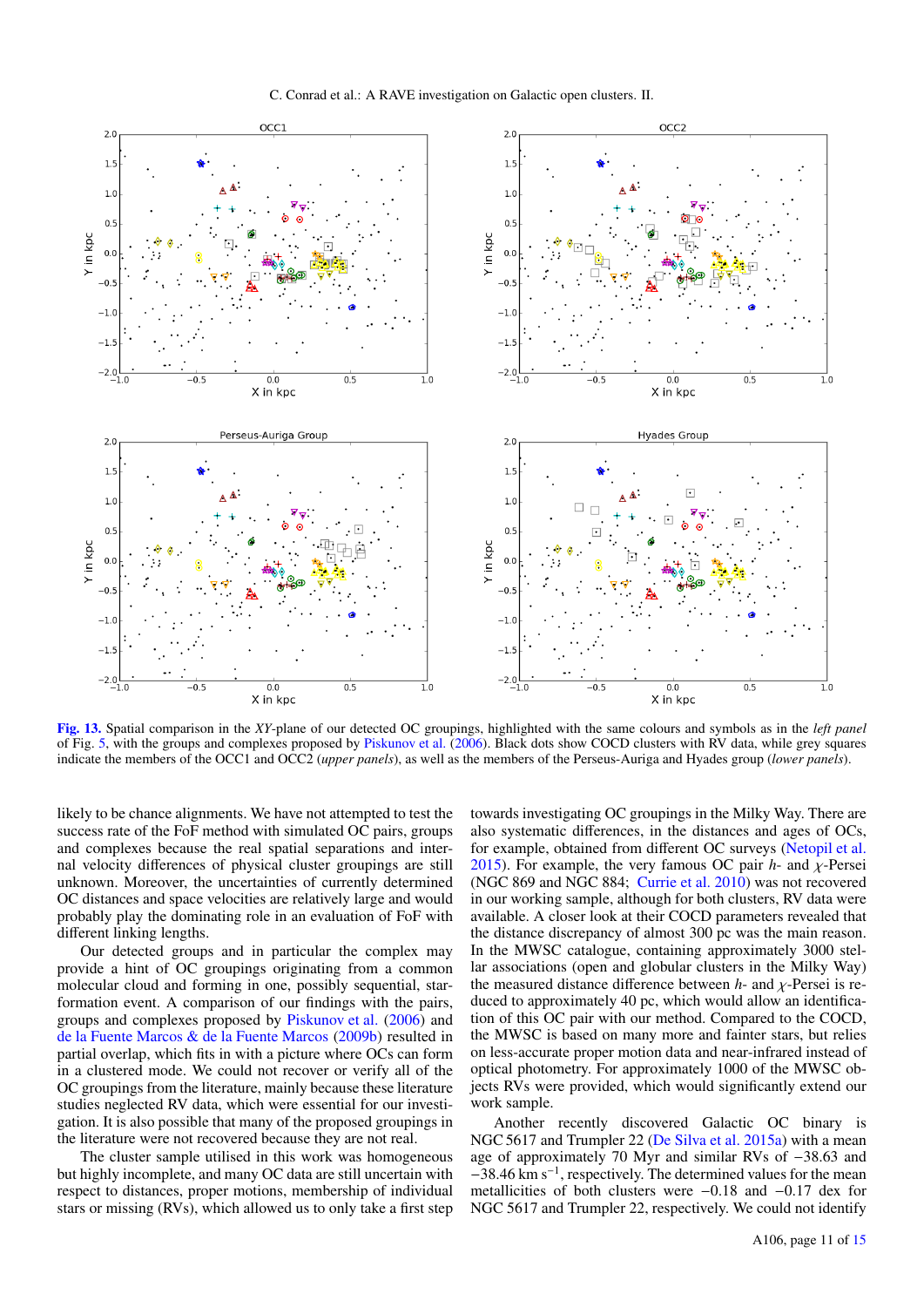#### A&A 600, A106 (2017)

<span id="page-11-0"></span>Table 1. Overlap (comparing COCD numbers and names) of our detected OC groupings with the OC groups and complexes proposed by [Piskunov et al.](#page-14-4) [\(2006\)](#page-14-4) given with their membership probabilities.

| Piskunov et al. (2006) |                     |                             | This work |              |                             | Piskunov et al. (2006) |                             |      | This work |             |                             |
|------------------------|---------------------|-----------------------------|-----------|--------------|-----------------------------|------------------------|-----------------------------|------|-----------|-------------|-----------------------------|
| OCC1 members           |                     | Groupings and their members |           |              | OCC2 members                |                        | Groupings and their members |      |           |             |                             |
| <b>COCD</b>            | name                | $\%$                        |           | <b>COCD</b>  | name                        | <b>COCD</b>            | name                        | $\%$ |           | <b>COCD</b> | name                        |
| 46                     | <b>IC 348</b>       | 84                          | 1         | 44           | Alessi 13                   |                        | OCC2a                       |      |           |             |                             |
| 68                     | Collinder 65        | 100                         |           | 204          | Mamajek 1                   | 96                     | Collinder 95                | 100  | 10        | 245         | Loden 143                   |
| 72                     | Collinder 69        | 100                         | 2         | 61           | Platais 4                   | 141                    | <b>NGC 2396</b>             | 100  |           | 255         | vdBH 99                     |
| 73                     | <b>NGC 1981</b>     | 100                         |           | 68           | Collinder 65                | 144                    | <b>NGC 2413</b>             | 100  |           | 1058        | ASCC <sub>58</sub>          |
| 74                     | <b>NGC 1976</b>     | 100                         | 3         | 72           | Collinder 69                | 151                    | Ruprecht 27                 | 100  | 11        | 333         | Loden 915                   |
| 76                     | <b>NGC 1980</b>     | 100                         |           | 73           | <b>NGC 1981</b>             | 161                    | Ruprecht 31                 | 100  |           | 349         | ESO 175-06                  |
| 77                     | Collinder 70        | 100                         |           | 74           | <b>NGC 1976</b>             | 168                    | ESO 123-26                  | 63   |           |             |                             |
| 95                     | <b>NGC 2232</b>     | 100                         |           | 75           | <b>NGC 1977</b>             | 200                    | Ruprecht 65                 | 100  |           |             |                             |
| 126                    | Collinder 132       | 100                         |           | 76           | <b>NGC 1980</b>             | 246                    | Loden 89                    | 100  |           |             |                             |
| 182                    | Vel OB <sub>2</sub> | 100                         |           | 77           | Collinder 70                | 247                    | Loden 59                    | 61   |           |             |                             |
| 190                    | vdBH 23             | 100                         |           | 80           | $\sigma$ Orionis            | 276                    | <b>NGC 3532</b>             | 65   |           |             |                             |
| 202                    | IC 2391             | 73                          |           | 91           | Platais 6                   | 344                    | Loden 1194                  | 72   |           |             |                             |
| 204                    | Mamajek 1           | 100                         |           | 95           | <b>NGC 2232</b>             | 349                    | ESO 175-06                  | 63   |           |             |                             |
| 210                    |                     |                             |           |              |                             | 373                    |                             | 100  |           |             |                             |
|                        | Trumpler 10         | 100                         |           | 1016         | ASCC <sub>16</sub>          |                        | <b>NGC 6124</b>             |      |           |             |                             |
| 261                    | Alessi 5            | 100                         |           | 1018         | ASCC <sub>18</sub>          | 392                    | <b>NGC 6281</b>             | 100  |           |             |                             |
| 412                    | IC 4665             | 100                         |           | 1019         | ASCC <sub>19</sub>          | 419                    | <b>NGC 6469</b>             | 86   |           |             |                             |
| 456                    | Stephenson 1        | 100                         |           | 1020         | ASCC <sub>20</sub>          | 422                    | <b>NGC 6494</b>             | 100  |           |             |                             |
| 1016                   | ASCC <sub>16</sub>  | 100                         |           | 1021         | ASCC <sub>21</sub>          | 1034                   | ASCC 34                     | 100  |           |             |                             |
| 1018                   | ASCC 18             | 100                         |           | 1024         | ASCC <sub>24</sub>          | 1051                   | ASCC <sub>51</sub>          | 100  |           |             |                             |
| 1019                   | ASCC 19             | 100                         | 5         | 126          | Collinder 132               | 1059                   | ASCC <sub>59</sub>          | 70   |           |             |                             |
| 1020                   | ASCC <sub>20</sub>  | 100                         |           | 133          | Collinder 135               | 1083                   | ASCC <sub>83</sub>          | 100  |           |             |                             |
| 1021                   | ASCC <sub>21</sub>  | 100                         |           | 136          | Collinder 140               |                        | low probability             |      |           |             |                             |
| 1127                   | <b>ASCC 127</b>     | 68                          |           | 162          | <b>NGC 2451B</b>            | 245                    | Loden 143                   | 59   |           |             |                             |
|                        | low probability     |                             |           | 183          | <b>NGC 2547</b>             | 333                    | Loden 915                   | 24   |           |             |                             |
| 75                     | <b>NGC 1977</b>     | 40                          | 6         | 159          | <b>NGC 2451A</b>            |                        | OCC2b                       |      |           |             |                             |
| 80                     | $\sigma$ Orionis    | 5                           |           | 202          | IC 2391                     | 15                     | Platais 2                   | 100  | 19        | 509         | <b>NGC 7438</b>             |
| 91                     | Platais 6           | 1                           |           | 218          | Platais 9                   | 514                    | Stock 12                    | 100  |           | 1115        | <b>ASCC 115</b>             |
| 133                    | Collinder 135       | 11                          | 8         | 182          | Vel OB <sub>2</sub>         | 1101                   | <b>ASCC 101</b>             | 100  |           |             |                             |
| 136                    | Collinder 140       | 15                          |           | 190          | vdBH 23                     | 1109                   | <b>ASCC 109</b>             | 100  |           |             |                             |
| 159                    | <b>NGC 2451A</b>    | 36                          |           | 210          | Trumpler 10                 | 1115                   | <b>ASCC 115</b>             | 100  |           |             |                             |
| 162                    | <b>NGC 2451B</b>    | 19                          |           | 1048         | ASCC <sub>48</sub>          | 1123                   | <b>ASCC 123</b>             | 100  |           |             |                             |
| 216                    | Platais 8           | 27                          | 9         | 216          | Platais 8                   | 1124                   | <b>ASCC 124</b>             | 100  |           |             |                             |
| 259                    | IC 2602             | 13                          |           | 259          | IC 2602                     |                        |                             |      |           |             |                             |
|                        |                     |                             | 14        | 456          | Stephenson 1                |                        |                             |      |           |             |                             |
|                        |                     |                             |           | 1100         | <b>ASCC 100</b>             |                        |                             |      |           |             |                             |
| Perseus-Auriga Group   |                     |                             |           |              | Groupings and their members |                        | <b>Hyades Moving Group</b>  |      |           |             | Groupings and their members |
| COCD<br>name           |                     | <b>COCD</b><br>name         |           | COCD<br>name |                             | <b>COCD</b><br>name    |                             |      |           |             |                             |
| $\overline{37}$        | <b>NGC 1027</b>     |                             |           |              |                             | 13                     | Alessi 1                    |      |           |             |                             |
| 40                     | Trumpler 3          |                             |           |              |                             | 201                    | Praesepe                    |      |           |             |                             |
| 43                     | King 6              |                             |           |              |                             | 459                    | <b>NGC 6738</b>             |      |           |             |                             |
| 52                     | <b>NGC 1582</b>     |                             |           |              |                             | 461                    | <b>NGC 6793</b>             |      |           |             |                             |
| 55                     | Alessi 2            |                             |           |              |                             | 462                    | <b>NGC 6800</b>             |      |           |             |                             |
| 81                     | Stock 10            |                             |           |              |                             | 494                    | <b>NGC 6991</b>             |      |           |             |                             |
| 1012                   | ASCC <sub>12</sub>  |                             |           |              |                             | 502                    | <b>NGC 7209</b>             |      |           |             |                             |
| 1023                   | ASCC <sub>23</sub>  |                             |           |              |                             | 1099                   | ASCC <sub>99</sub>          |      |           |             |                             |

Notes. OCC2a and OCC2b are subgroups of the OCC2 structure from [Piskunov et al.](#page-14-4) [\(2006\)](#page-14-4), devided by the line along *l* ≈ 15° and *l* ≈ 195°.

this new OC pair, because both clusters were not included in our working sample due to missing RV data when we conducted our analysis. In the MWSC, the cluster NGC 5617 is provided with an RV value, while Trumpler 22 is not. However, through including additional RV data and considering the results from [\(De Silva et al.](#page-13-22) [2015a\)](#page-13-22), this recently detected cluster pair might be confirmed with our criteria.

The parameters of previously identified OCs are not only being improved with time, but the existence of some OCs may

also be in doubt. [Netopil et al.](#page-14-25) [\(2015\)](#page-14-25) estimated that OC surveys, which, like the MWSC, used near-infrared photometry, probably contain more than 20% problematic OCs. The well known cluster Loden 1 was recently discovered to not be a cluster at all by [Han et al.](#page-14-26) [\(2016\)](#page-14-26). Thus, with updated information on the stars in OC fields, it is recommended to also check the membership selection before investigating structures and to ensure using only real objects with accurate parameters. Note that Loden 1 was included with very different parameters in the COCD and MWSC.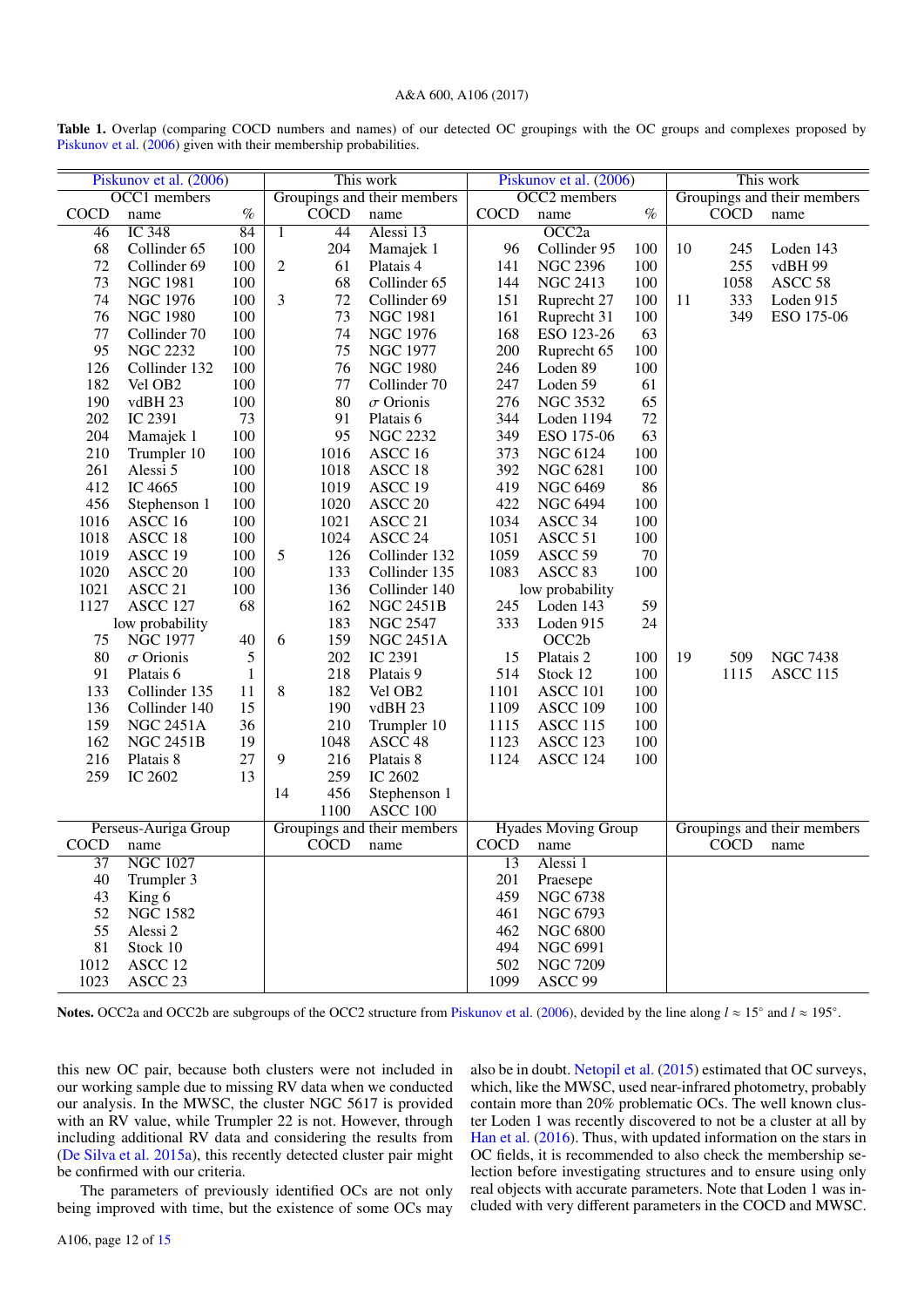Table 2. Overlap (comparing cluster names) of our detected OC groupings with the OC pairs proposed by [de la Fuente Marcos & de la Fuente Marcos](#page-13-2) [\(2009b\)](#page-13-2) in their Tables 1 and 2.

<span id="page-12-0"></span>

|                 | This work        |                                    | de la Fuente Marcos & de la Fuente Marcos (2009b)<br>Table 1<br>Table 2 |                    |                 |                                       |  |  |
|-----------------|------------------|------------------------------------|-------------------------------------------------------------------------|--------------------|-----------------|---------------------------------------|--|--|
| Number of       | <b>COCD</b>      | Cluster                            | Group                                                                   | Cluster            | Group           | Cluster                               |  |  |
| OC grouping     | number           | name                               | number                                                                  | name               | number          | name                                  |  |  |
| 1               | 44               | Alessi 13                          |                                                                         |                    | 1               | Mamajek 1                             |  |  |
|                 | 204              | Mamajek 1                          |                                                                         |                    |                 | Feigelson 1                           |  |  |
| $\overline{2}$  | $\overline{61}$  | Platais 4                          |                                                                         |                    |                 |                                       |  |  |
|                 | 68               | Collinder 65                       |                                                                         |                    |                 |                                       |  |  |
| $\overline{3}$  | $\overline{72}$  | Collinder 69                       | 2                                                                       | Collinder 70       | 3               | Collinder 70                          |  |  |
|                 | 73               | <b>NGC 1981</b>                    |                                                                         | <b>NGC 1981</b>    |                 | $\sigma$ Orionis                      |  |  |
|                 | 74               | <b>NGC 1976</b>                    | 3                                                                       | <b>NGC 1976</b>    | $\overline{4}$  | $\sigma$ Orionis                      |  |  |
|                 | 75<br>76         | <b>NGC 1977</b><br><b>NGC 1980</b> |                                                                         | <b>NGC 1981</b>    |                 | <b>NGC 1976</b><br>ASCC <sub>20</sub> |  |  |
|                 | 77               | Collinder 70                       | 4                                                                       | ASCC 20<br>ASCC 16 | 5               | <b>Briceno</b>                        |  |  |
|                 | 80               | $\sigma$ Orionis                   | 6                                                                       | ASCC 21            | 7               | ASCC <sub>21</sub>                    |  |  |
|                 | 91               | Platais 6                          |                                                                         | ASCC <sub>18</sub> |                 | ASCC <sub>18</sub>                    |  |  |
|                 | 95               | <b>NGC 2232</b>                    |                                                                         |                    |                 |                                       |  |  |
|                 | 1016             | ASCC <sub>16</sub>                 |                                                                         |                    |                 |                                       |  |  |
|                 | 1018             | ASCC <sub>18</sub>                 |                                                                         |                    |                 |                                       |  |  |
|                 | 1019             | ASCC <sub>19</sub>                 |                                                                         |                    |                 |                                       |  |  |
|                 | 1020             | ASCC <sub>20</sub>                 |                                                                         |                    |                 |                                       |  |  |
|                 | 1021             | ASCC <sub>21</sub>                 |                                                                         |                    |                 |                                       |  |  |
|                 | 1024             | ASCC 24                            |                                                                         |                    |                 |                                       |  |  |
| $\overline{4}$  | 125              | Alessi 21                          |                                                                         |                    |                 |                                       |  |  |
|                 | 147              | <b>NGC 2422</b>                    |                                                                         |                    |                 |                                       |  |  |
| 5               | 126              | Collinder 132                      |                                                                         |                    |                 |                                       |  |  |
|                 | 133              | Collinder 135                      |                                                                         |                    |                 |                                       |  |  |
|                 | 136              | Collinder 140                      |                                                                         |                    |                 |                                       |  |  |
|                 | 162              | <b>NGC 2451B</b>                   |                                                                         |                    |                 |                                       |  |  |
|                 | 183              | <b>NGC 2547</b>                    |                                                                         |                    |                 |                                       |  |  |
| 6               | 159              | <b>NGC 2451A</b>                   |                                                                         |                    |                 |                                       |  |  |
|                 | 202              | IC 2391                            |                                                                         |                    |                 |                                       |  |  |
|                 | 218              | Platais 9                          |                                                                         |                    |                 |                                       |  |  |
| 7               | 163              | <b>NGC 2447</b>                    | 21                                                                      | <b>NGC 2447</b>    | $\overline{15}$ | <b>NGC 2447</b>                       |  |  |
|                 | 164              | <b>NGC 2448</b>                    |                                                                         | <b>NGC 2448</b>    |                 | <b>NGC 2448</b>                       |  |  |
| $\overline{8}$  | 182              | Vel OB <sub>2</sub>                |                                                                         |                    |                 |                                       |  |  |
|                 | 190              | vdBergh-Hagen 23                   |                                                                         |                    |                 |                                       |  |  |
|                 | 210              | Trumpler 10                        |                                                                         |                    |                 |                                       |  |  |
|                 | 1048             | ASCC <sub>48</sub>                 |                                                                         |                    |                 |                                       |  |  |
| 9               | 216              | Platais 8                          |                                                                         |                    |                 |                                       |  |  |
|                 | 259              | IC 2602                            |                                                                         |                    |                 |                                       |  |  |
| $\overline{10}$ | $\overline{245}$ | Loden 143                          |                                                                         |                    |                 |                                       |  |  |
|                 | 255              | vdBergh-Hagen 99                   |                                                                         |                    |                 |                                       |  |  |
|                 | 1058             | ASCC <sub>58</sub>                 |                                                                         |                    |                 |                                       |  |  |
| $\overline{11}$ | 333              | Loden 915                          |                                                                         |                    |                 |                                       |  |  |
| $\overline{12}$ | 349              | ESO 175-06                         |                                                                         |                    |                 |                                       |  |  |
|                 | 392<br>408       | <b>NGC 6281</b>                    | $\overline{5}$                                                          | <b>NGC 6405</b>    | $\overline{6}$  | <b>NGC 6405</b>                       |  |  |
| $\overline{13}$ | 455              | <b>NGC 6405</b><br>Collinder 394   |                                                                         | ASCC <sub>90</sub> |                 | ASCC <sub>90</sub>                    |  |  |
|                 | 457              | NGC 6716                           |                                                                         |                    |                 |                                       |  |  |
| $\overline{14}$ | 456              | Stephenson 1                       | 1                                                                       | <b>ASCC 100</b>    | $\overline{2}$  | <b>ASCC 100</b>                       |  |  |
|                 | 1100             | <b>ASCC 100</b>                    |                                                                         | <b>ASCC 101</b>    |                 | <b>ASCC 101</b>                       |  |  |
| $\overline{15}$ | 466              | Turner 9                           |                                                                         |                    |                 |                                       |  |  |
|                 | 1110             | <b>ASCC 110</b>                    |                                                                         |                    |                 |                                       |  |  |
| $\overline{16}$ | 476              | <b>NGC 6871</b>                    | $\overline{30}$                                                         | <b>NGC 6871</b>    |                 |                                       |  |  |
|                 | 477              | Biurakan 1                         |                                                                         | Biurakan 1         |                 |                                       |  |  |
| $\overline{17}$ | 478              | Biurakan <sub>2</sub>              | $\overline{22}$                                                         | Ruprecht 172       | 17              | Ruprecht 172                          |  |  |
|                 | 488              | NGC 6913                           |                                                                         | Biurakan 2         |                 | Biurakan 2                            |  |  |
| 18              | 500              | <b>IC1396</b>                      |                                                                         |                    |                 |                                       |  |  |
|                 | 501              | <b>NGC 7160</b>                    |                                                                         |                    |                 |                                       |  |  |
| 19              | 509              | <b>NGC 7438</b>                    |                                                                         |                    |                 |                                       |  |  |
|                 | 1115             | <b>ASCC 115</b>                    |                                                                         |                    |                 |                                       |  |  |
|                 |                  |                                    |                                                                         |                    |                 |                                       |  |  |

This example shows that the MWSC results are not necessarily more reliable than those of the COCD.

Since the MWSC was only partly cross-matched with RAVE, further RV and metallicity information can be obtained from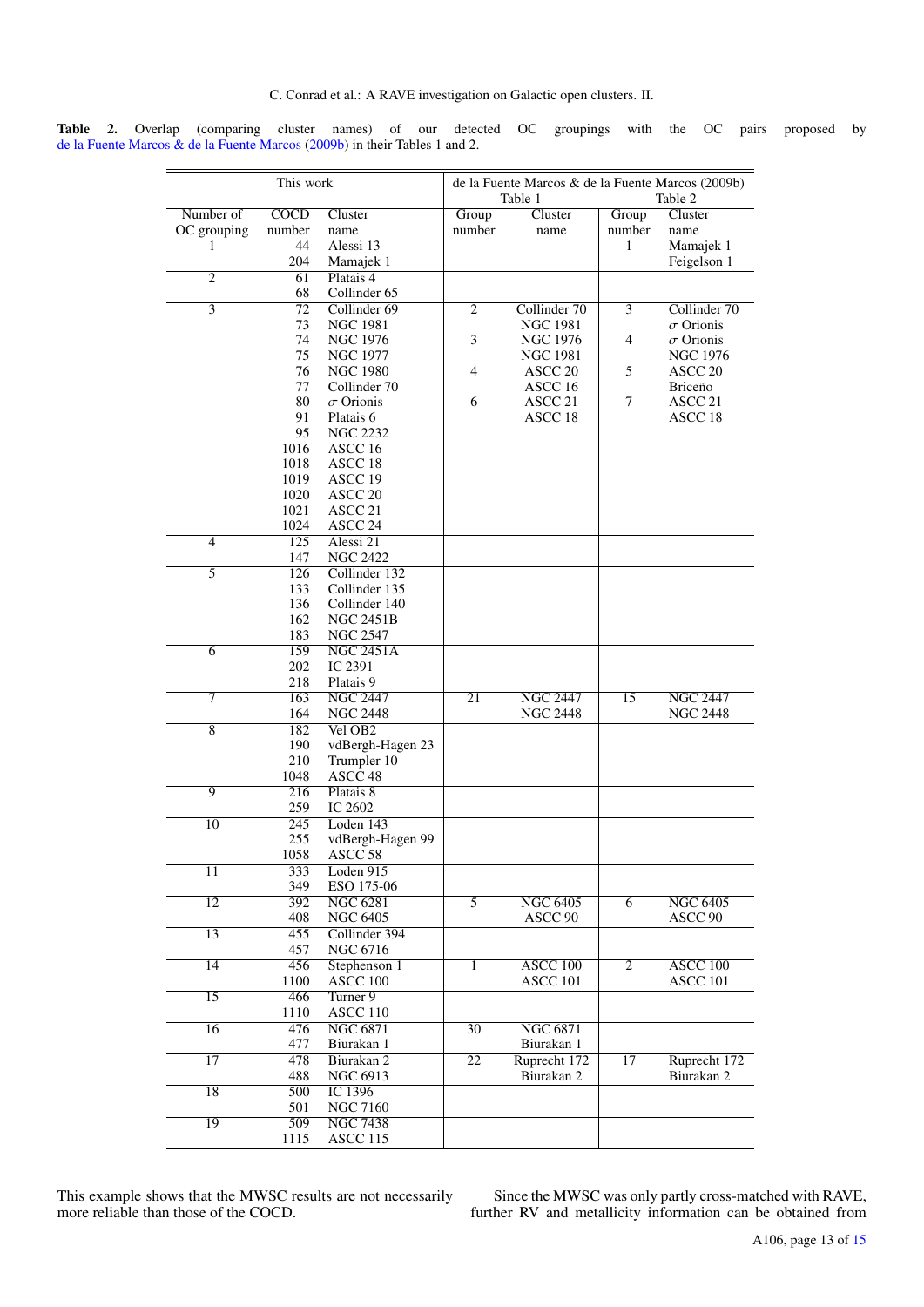redoing this cross-match for members of all MWSC clusters. Although SDSS data were used in the MWSC, exploring the Apache Point Observatory Galactic Evolution Experiment (APOGEE; [Allende Prieto et al.](#page-13-23) [2008\)](#page-13-23) survey data within the SDSS [\(Ahn et al.](#page-13-24) [2012\)](#page-13-24) for additional information will reveal further details on OC groupings and their environment, in particular because of the dedicated OC project within APOGEE focusing on chemical information.

Both the COCD and the MWSC are catalogues of clusters that are mainly visible in the optical. Although the latter provides 2MASS data and is slightly extended towards the infrared, still large regions are apparently obscured by dust and gas clouds, as shown by a brief check. To include further very young clusters (<10 Myr), still being embedded in the gas of the molecular cloud they formed in, and rather distant systems being obscured by dust clouds in the line of sight, the MWSC can be further extended to the Infrared by including the results from the cluster project within the Visible and Infrared Survey Telescope for Astronomy (VISTA; [Sutherland et al.](#page-14-27) [2015\)](#page-14-27) Variables in the Via Lactea survey (VVV; [Borissova et al.](#page-13-25) [2011;](#page-13-25) [Chené et al.](#page-13-26) [2012,](#page-13-26) [2013;](#page-13-27) [Ramírez Alegría et al.](#page-14-28) [2014\)](#page-14-28).

Moreover, available data from the *Gaia*-ESO survey [\(Gilmore et al.](#page-14-29) [2012\)](#page-14-29), along with the upcoming data from *Gaia* [\(Gaia Collaboration](#page-13-28) [2016\)](#page-13-28) and the planned complementary spectroscopic instruments 4MOST (4m Multi Object Spectroscopic Telescope; [de Jong et al.](#page-13-29) [2012;](#page-13-29) Caff[au et al.](#page-13-30) [2013;](#page-13-30) [Depagne](#page-13-31) [2015\)](#page-13-31) and WEAVE (*William Herschel* telescope Enhanced Area Velocity Explorer; [Dalton et al.](#page-13-32) [2012,](#page-13-32) [2014\)](#page-13-33), will further extend the RV, metallicity and abundance data available for OC members. The significant improvement of the chemical information will enable a first attempt on studying the environmental dependency of the formation and characteristics of OC groupings. The data can be further complemented by published results on individual clusters when homogenised to a common reference frame, where necessary.

In particular, *Gaia* will improve the astrometric information and membership selection on OCs. The *Gaia Tycho* astrometric solution (TGAS) data published in the first *Gaia* data release [\(Lindegren et al.](#page-14-30) [2016\)](#page-14-30) provide improved proper motions and, for the first time, parallaxes for the majority of the stars used in the COCD survey. The TGAS data will definitely lead to changes in the membership of individual stars and in the mean parameters of the OCs in the COCD sample. These changes and improvements are beyond the scope of this paper and will be presented elsewhere (Kharchenko et al., in prep.).

Regarding the metallicity, the dedicated APOGEE cluster project and the Galah survey [\(De Silva et al.](#page-13-34) [2015b\)](#page-13-34), which focused on chemical tagging to identify cluster members, are of particular interest. These surveys allow a detailed chemical investigation of the identified OC pairs, groups and complexes, based on homogeneous chemical information. However, this will be subject to future studies.

In addition to extending the data set, we recommend using a different search procedure than a simple adaption of the FoF algorithm in 6D. The main challenge with the FoF algorithm is that one has to predefine the linking lengths based on prior assumptions on the structure searched for. An alternative is to use density profiles for the clusters. Groupings are then identified through searching for intersecting profiles in coordinate and velocity space.

A more detailed description and characterisation of OC groupings based on a more complete and accurate data sample will open up the opportunity to better understand star formation and structures in the Milky Way. They can be used as tracers for the fragmentation in giant molecular clouds to improve the simulations for star and cluster formation. Many OC simulations on internal processes consider them as isolated systems only affected by Galactic forces. The verification that OCs tend to form in groups leads to rethinking this simulation approach and a detailed characterisation of these groupings helps to put constraints on the effects induced by overdensities in the Galactic OC population. Furthermore, triggered star formation can be investigated from a different point of view through considering a sequential formation of members in an OC grouping.

*Acknowledgements.* We thank the anonymous referee for a prompt report that helped us improve the paper. This work was supported by Sonderforschungsbereich SFB 881 "The Milky Way System" (subproject B5) of the German Research Foundation (DFG), and 16-52-12027 for RFBR. Funding for RAVE has been provided by: the Australian Astronomical Observatory; the Leibniz-Institut für Astrophysik Potsdam (AIP); the Australian National University; the Australian Research Council; the French National Research Agency; the German Research Foundation; the European Research Council (ERC-StG 240271 Galactica); the Istituto Nazionale di Astrofisica at Padova; The Johns Hopkins University; the National Science Foundation of the USA (AST-0908326); the W. M. Keck foundation; the Macquarie University; the Netherlands Research School for Astronomy; the Natural Sciences and Engineering Research Council of Canada; the Slovenian Research Agency; the Swiss National Science Foundation; the Science & Technology Facilities Council of the UK; Opticon; Strasbourg Observatory; and the Universities of Groningen, Heidelberg and Sydney. The RAVE web site is at <http://www.rave-survey.org>

### **References**

- <span id="page-13-24"></span>Ahn, C. P., Alexandroff, R., Allende Prieto, C., et al. 2012, [ApJS, 203, 21](http://linker.aanda.org/10.1051/0004-6361/201630012/1)
- <span id="page-13-23"></span>Allende Prieto, C., Majewski, S. R., Schiavon, R., et al. 2008, [Astron. Nachr.,](http://linker.aanda.org/10.1051/0004-6361/201630012/2) [329, 1018](http://linker.aanda.org/10.1051/0004-6361/201630012/2)
- <span id="page-13-17"></span>Bate, M. R. 2009, [MNRAS, 392, 590](http://linker.aanda.org/10.1051/0004-6361/201630012/3)
- <span id="page-13-18"></span>Bate, M. R. 2012, [MNRAS, 419, 3115](http://linker.aanda.org/10.1051/0004-6361/201630012/4)
- <span id="page-13-20"></span>Bobylev, V. V. 2014, [Astrophysics, 57, 583](http://linker.aanda.org/10.1051/0004-6361/201630012/5)
- <span id="page-13-9"></span>Bonatto, C., & Bica, E. 2010, [MNRAS, 403, 996](http://linker.aanda.org/10.1051/0004-6361/201630012/6)
- 
- <span id="page-13-25"></span>Borissova, J., Kurtev, R., Peñaloza, F., et al. 2011, in Rev. Mex. Astron. Astrofis. Conf. Ser., 40, 267
- <span id="page-13-30"></span>Caffau, E., Koch, A., Sbordone, L., et al. 2013, [Astron. Nachr., 334, 197](http://linker.aanda.org/10.1051/0004-6361/201630012/8)
- <span id="page-13-12"></span>Calzetti, D., Lee, J. C., Sabbi, E., et al. 2015, [AJ, 149, 51](http://linker.aanda.org/10.1051/0004-6361/201630012/9)
- <span id="page-13-26"></span>Chené, A.-N., Borissova, J., Clarke, J. R. A., et al. 2012, [A&A, 545, A54](http://linker.aanda.org/10.1051/0004-6361/201630012/10)
- <span id="page-13-27"></span>Chené, A.-N., Borissova, J., Bonatto, C., et al. 2013, [A&A, 549, A98](http://linker.aanda.org/10.1051/0004-6361/201630012/11)
- <span id="page-13-14"></span>Conrad, C., Scholz, R.-D., Kharchenko, N. V., et al. 2014, [A&A, 562, A54](http://linker.aanda.org/10.1051/0004-6361/201630012/12)
- <span id="page-13-15"></span>Cottaar, M., Covey, K. R., Meyer, M. R., et al. 2014, [ApJ, 794, 125](http://linker.aanda.org/10.1051/0004-6361/201630012/13)
- <span id="page-13-21"></span>Currie, T., Hernandez, J., Irwin, J., et al. 2010, [ApJS, 186, 191](http://linker.aanda.org/10.1051/0004-6361/201630012/14)
- <span id="page-13-32"></span>Dalton, G., Trager, S. C., Abrams, D. C., et al. 2012, in Ground-based and Airborne Instrumentation for Astronomy IV, [Proc. SPIE, 8446, 84460](http://linker.aanda.org/10.1051/0004-6361/201630012/15)
- <span id="page-13-33"></span>Dalton, G., Trager, S., Abrams, D. C., et al. 2014, in Ground-based and Airborne Instrumentation for Astronomy V, [Proc. SPIE, 9147, 91470](http://linker.aanda.org/10.1051/0004-6361/201630012/16)
- <span id="page-13-29"></span>de Jong, R. S., Bellido-Tirado, O., Chiappini, C., et al. 2012, in Ground-based and Airborne Instrumentation for Astronomy IV, [Proc. SPIE, 8446, 84460](http://linker.aanda.org/10.1051/0004-6361/201630012/17)
- <span id="page-13-1"></span>de la Fuente Marcos, R., & de la Fuente Marcos, C. 2009a, [New Astron., 14, 180](http://linker.aanda.org/10.1051/0004-6361/201630012/18)
- <span id="page-13-2"></span>de la Fuente Marcos, R., & de la Fuente Marcos, C. 2009b, [A&A, 500, L13](http://linker.aanda.org/10.1051/0004-6361/201630012/19)
- <span id="page-13-3"></span>de la Fuente Marcos, R., & de la Fuente Marcos, C. 2009c, [ApJ, 700, 436](http://linker.aanda.org/10.1051/0004-6361/201630012/20)
- <span id="page-13-22"></span>De Silva, G. M., Carraro, G., D'Orazi, V., et al. 2015a, [MNRAS, 453, 106](http://linker.aanda.org/10.1051/0004-6361/201630012/21)
- <span id="page-13-34"></span>De Silva, G. M., Freeman, K. C., Bland-Hawthorn, J., et al. 2015b, [MNRAS,](http://linker.aanda.org/10.1051/0004-6361/201630012/22) [449, 2604](http://linker.aanda.org/10.1051/0004-6361/201630012/22)
- <span id="page-13-0"></span>Demiański, M., & Doroshkevich, A. G. 2014, *MNRAS*, 439, 179
- <span id="page-13-31"></span>Depagne, É. 2015, Asteroseismology of Stellar Populations in the Milky Way (Switzerland: Springer International Publishing), [Astrophys. Space Sci. Proc.,](http://linker.aanda.org/10.1051/0004-6361/201630012/24) [39, 147](http://linker.aanda.org/10.1051/0004-6361/201630012/24)
- <span id="page-13-4"></span>Dias, W. S., Alessi, B. S., Moitinho, A., & Lépine, J. R. D. 2002, [A&A, 389, 871](http://linker.aanda.org/10.1051/0004-6361/201630012/25)
- <span id="page-13-10"></span>Dieball, A., Müller, H., & Grebel, E. K. 2002, [A&A, 391, 547](http://linker.aanda.org/10.1051/0004-6361/201630012/26)
- <span id="page-13-11"></span>Efremov, Y. N. 2010, [MNRAS, 405, 1531](http://linker.aanda.org/10.1051/0004-6361/201630012/27)
- <span id="page-13-5"></span>Elias, F., Alfaro, E. J., & Cabrera-Caño, J. 2009, [MNRAS, 397, 2](http://linker.aanda.org/10.1051/0004-6361/201630012/28)
- <span id="page-13-6"></span>Elmegreen, B. G. 2009, [Ap&SS, 324, 83](http://linker.aanda.org/10.1051/0004-6361/201630012/29)
- <span id="page-13-7"></span>Elmegreen, B. G. 2011, in EAS Publications Series, Vol. 51, EAS Pub. Ser., eds. C. Charbonnel, & T. Montmerle, 31
- <span id="page-13-8"></span>Elmegreen, B. G., & Efremov, Y. N. 1996, [ApJ, 466, 802](http://linker.aanda.org/10.1051/0004-6361/201630012/31)
- <span id="page-13-19"></span>Elmegreen, B. G., & Lada, C. J. 1977, [ApJ, 214, 725](http://linker.aanda.org/10.1051/0004-6361/201630012/32)
- <span id="page-13-13"></span>Elmegreen, D. M., Elmegreen, B. G., Adamo, A., et al. 2014, [ApJ, 787, L15](http://linker.aanda.org/10.1051/0004-6361/201630012/33)
- <span id="page-13-16"></span>Foster, J. B., Cottaar, M., Covey, K. R., et al. 2015, [ApJ, 799, 136](http://linker.aanda.org/10.1051/0004-6361/201630012/34)
- <span id="page-13-28"></span>Gaia Collaboration (Prusti, T., et al.) 2016, [A&A, 595, A1](http://linker.aanda.org/10.1051/0004-6361/201630012/35)